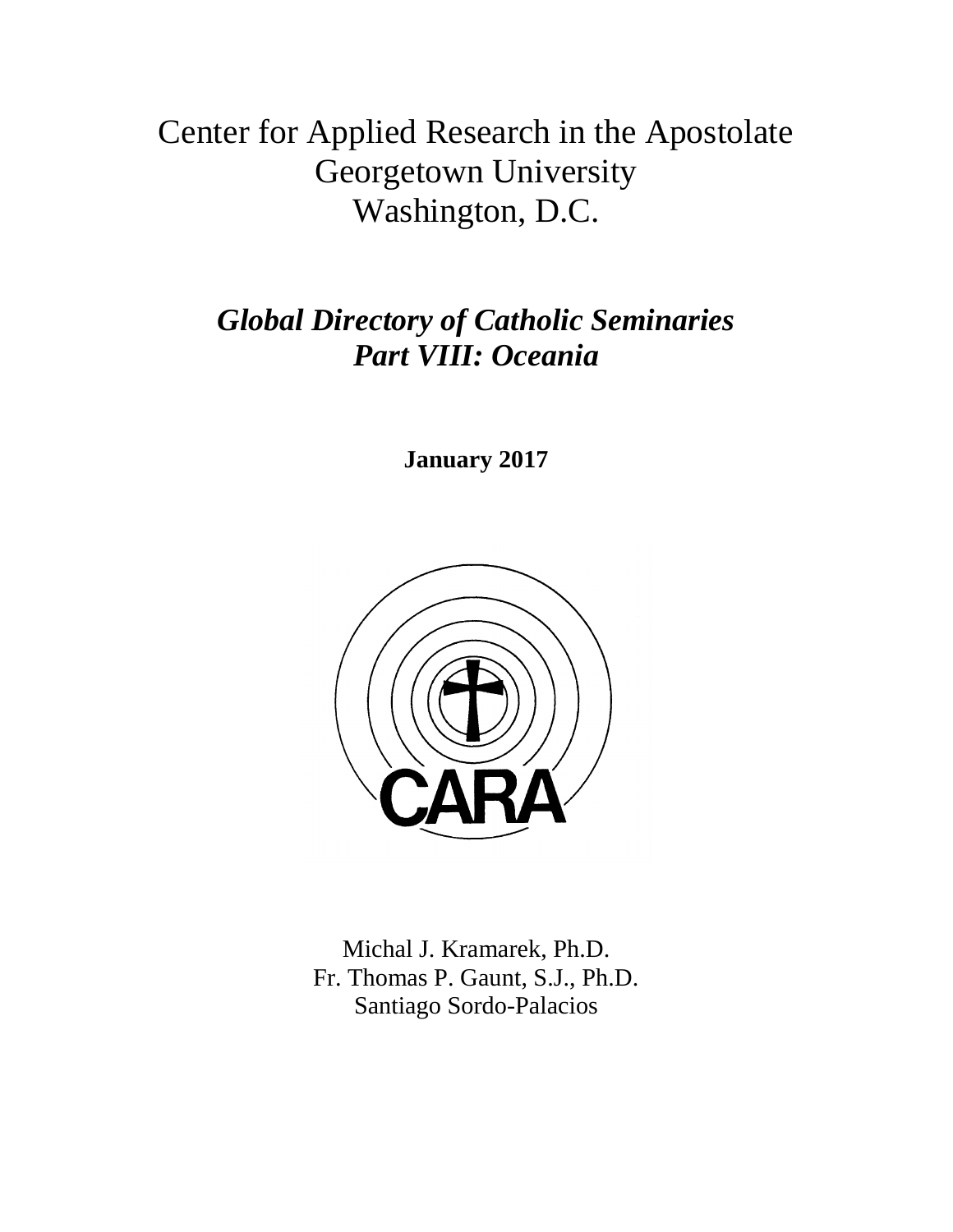# **Part VIII: Oceania**



This part of the Directory of Catholic Seminaries describes seminaries in Oceania. The map above illustrates the number of seminary records in the Directory by country. Overall, the Directory includes 65 seminary records for Oceania. Among countries in this world region, the Directory includes the highest number of seminary records for Papua New Guinea (26 seminaries), Australia (22 seminaries), and New Zealand (nine seminaries).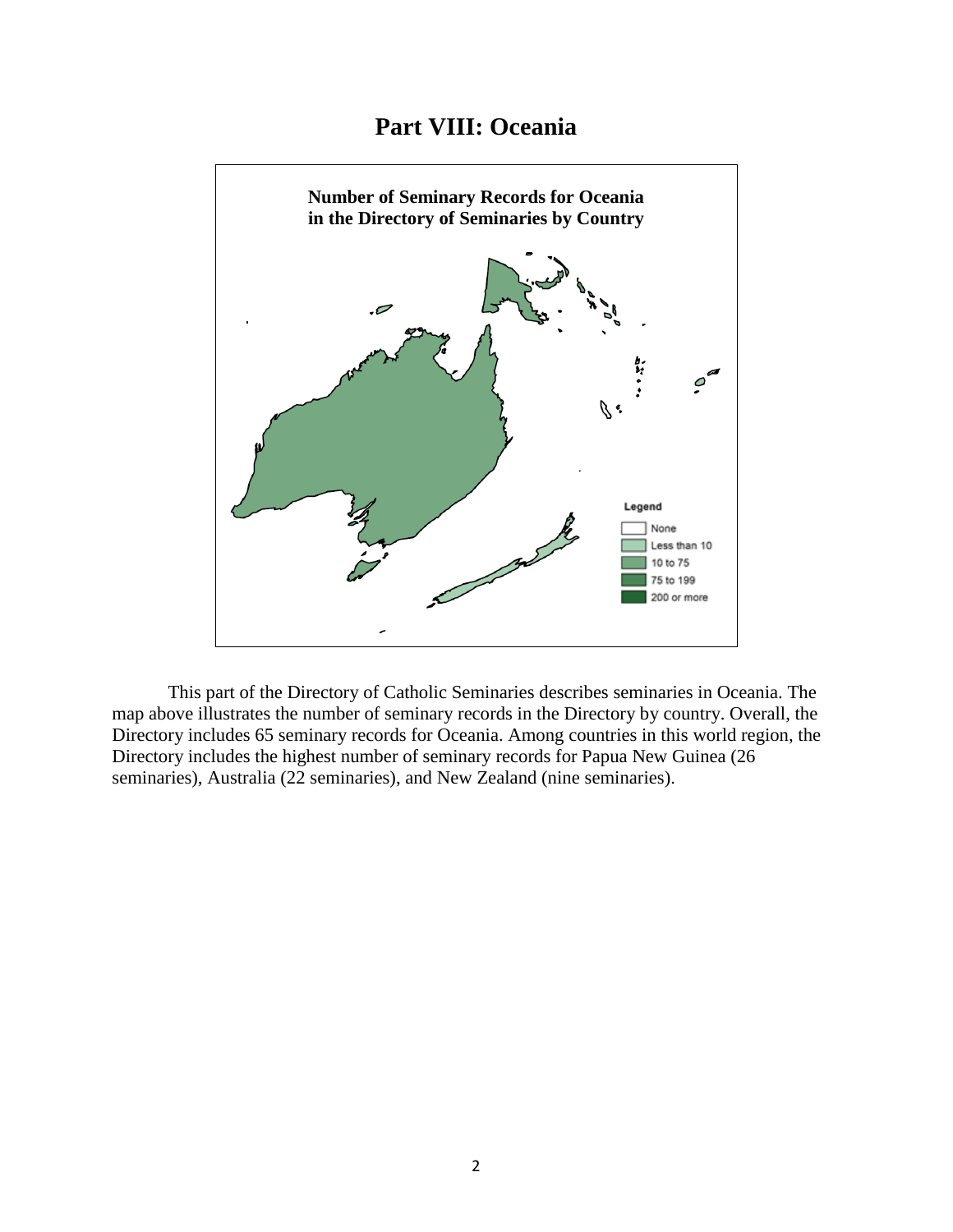#### **Comparison between the Number of Seminaries in the** *Annuarium Statisticum Ecclesiae* **(ASE) and Its Equivalent in the** *Directory of Catholic Seminaries* **(DCS) in Oceania by Country<sup>1</sup>**

|                                          | <b>Number of seminaries in ASE</b> |                |                          |                |                        | <b>Number of seminaries in DCS</b> |              |              |  |  |
|------------------------------------------|------------------------------------|----------------|--------------------------|----------------|------------------------|------------------------------------|--------------|--------------|--|--|
|                                          | Secondary                          | Philosophy     | <b>Not</b>               | <b>ASE</b>     | Secondary              | Philosophy                         | <b>Not</b>   | <b>DCS</b>   |  |  |
| Australia                                | schools<br>$\mathbf 0$             | and theology   | classified               | total          | schools<br>$\mathbf 0$ | and theology                       | classified   | total        |  |  |
|                                          |                                    | 23             |                          | 23             |                        | 21                                 | $\mathbf{1}$ | 22           |  |  |
| Cook Islands                             | $\mathbf 0$                        | $\Omega$       | $\overline{\phantom{a}}$ | 0              | $\Omega$               | $\Omega$                           | 0            | 0            |  |  |
| Fiji                                     | $\mathbf 0$                        | 7              | $\overline{\phantom{a}}$ | 7              | 0                      | $\overline{2}$                     | 0            | $\mathbf{2}$ |  |  |
| Guam                                     | $\mathbf 0$                        | $\overline{2}$ | $\overline{\phantom{a}}$ | $\overline{2}$ | 0                      | $\Omega$                           | 0            | 0            |  |  |
| Kiribati                                 | $\overline{2}$                     | 0              | $\overline{\phantom{a}}$ | $\overline{2}$ | 0                      | $\Omega$                           | $\mathbf{1}$ | 1            |  |  |
| <b>Marshall Islands</b>                  | $\Omega$                           | $\Omega$       | $\sim$                   | 0              | 0                      | $\Omega$                           | 0            | $\mathbf{0}$ |  |  |
| <b>Federated States of</b><br>Micronesia | $\mathbf 0$                        | 0              | ÷,                       | 0              | 0                      | $\Omega$                           | 1            | 1            |  |  |
| N. Mariana Islands                       | $\mathbf 0$                        | 0              | ÷,                       | 0              | 0                      | $\mathbf 0$                        | 0            | 0            |  |  |
| Nauru                                    | $\mathbf 0$                        | 0              | $\overline{\phantom{a}}$ | 0              | 0                      | $\Omega$                           | 0            | 0            |  |  |
| New Caledonia                            | $\mathbf 0$                        | $\Omega$       | ÷.                       | 0              | 0                      | $\Omega$                           | 0            | 0            |  |  |
| New Zealand                              | $\mathbf 0$                        | 5              | $\overline{\phantom{a}}$ | 5              | 0                      | $\overline{7}$                     | 1            | 8            |  |  |
| <b>Niue</b>                              | $\mathbf 0$                        | 0              | $\overline{\phantom{a}}$ | 0              | 0                      | $\Omega$                           | 0            | 0            |  |  |
| Palau                                    | $\Omega$                           | $\Omega$       | $\overline{\phantom{a}}$ | 0              | 0                      | $\Omega$                           | 0            | $\mathbf{0}$ |  |  |
| Papua New Guinea                         | 14                                 | 11             | $\overline{\phantom{a}}$ | 25             | $\mathbf{1}$           | 13                                 | 11           | 25           |  |  |
| French Polynesia                         | $\overline{2}$                     | 1              | $\overline{\phantom{a}}$ | 3              | 0                      | $\Omega$                           | 0            | $\mathbf{0}$ |  |  |
| Samoa                                    | 3                                  | 1              | ÷,                       | 4              | 0                      | $\mathbf 0$                        | 1            | 1            |  |  |
| American Samoa                           | $\mathbf 0$                        | 0              | $\overline{\phantom{a}}$ | 0              | 0                      | $\mathbf 0$                        | 0            | 0            |  |  |
| Solomon Islands                          | $\overline{2}$                     | 4              | ۰                        | 6              | 0                      | 3                                  | 1            | 4            |  |  |
| Tokelau                                  | $\mathbf 0$                        | 0              | $\overline{\phantom{a}}$ | 0              | 0                      | $\Omega$                           | 0            | 0            |  |  |
| Tonga                                    | $\mathbf 0$                        | 0              | $\overline{\phantom{a}}$ | 0              | 0                      | $\Omega$                           | 0            | 0            |  |  |
| Tuvalu                                   | $\mathbf 0$                        | 0              | $\overline{\phantom{a}}$ | 0              | 0                      | $\Omega$                           | 0            | 0            |  |  |
| Vanuatu                                  | 4                                  | 0              | $\sim$                   | 4              | 0                      | $\Omega$                           | $\mathbf{1}$ | 1            |  |  |
| Wallis and Futuna<br>Islands             | $\mathbf 0$                        | 0              | $\overline{\phantom{a}}$ | 0              | 0                      | $\Omega$                           | 0            | 0            |  |  |
| Oceania                                  | 27                                 | 54             | $\mathbf 0$              | 81             | $\mathbf{1}$           | 46                                 | 18           | 65           |  |  |

The table above attempts to estimate how complete the Directory is by comparing the number of seminaries listed in the Segreteria di Stato Vaticano's (2013) *Annuarium Statisticum Ecclesiae* with the number of open seminaries included in this Directory.

l

<sup>&</sup>lt;sup>1</sup> The numbers for ASE were derived from the 2013 edition. The numbers for DCS in the table here were calculated for comparison to the numbers from ASE. The numbers of "seminaries" for DCS in the table here are not equal to the number of "seminary records" in DCS for two reasons. First, one seminary record may, for example, describe a seminary which is classified as "seminary" and "residence" or "center for the diocesan clergy" and "center for the religious clergy" as understood by ASE and treated by ASE as separate seminaries. Second, DCS includes information about both open and closed seminaries.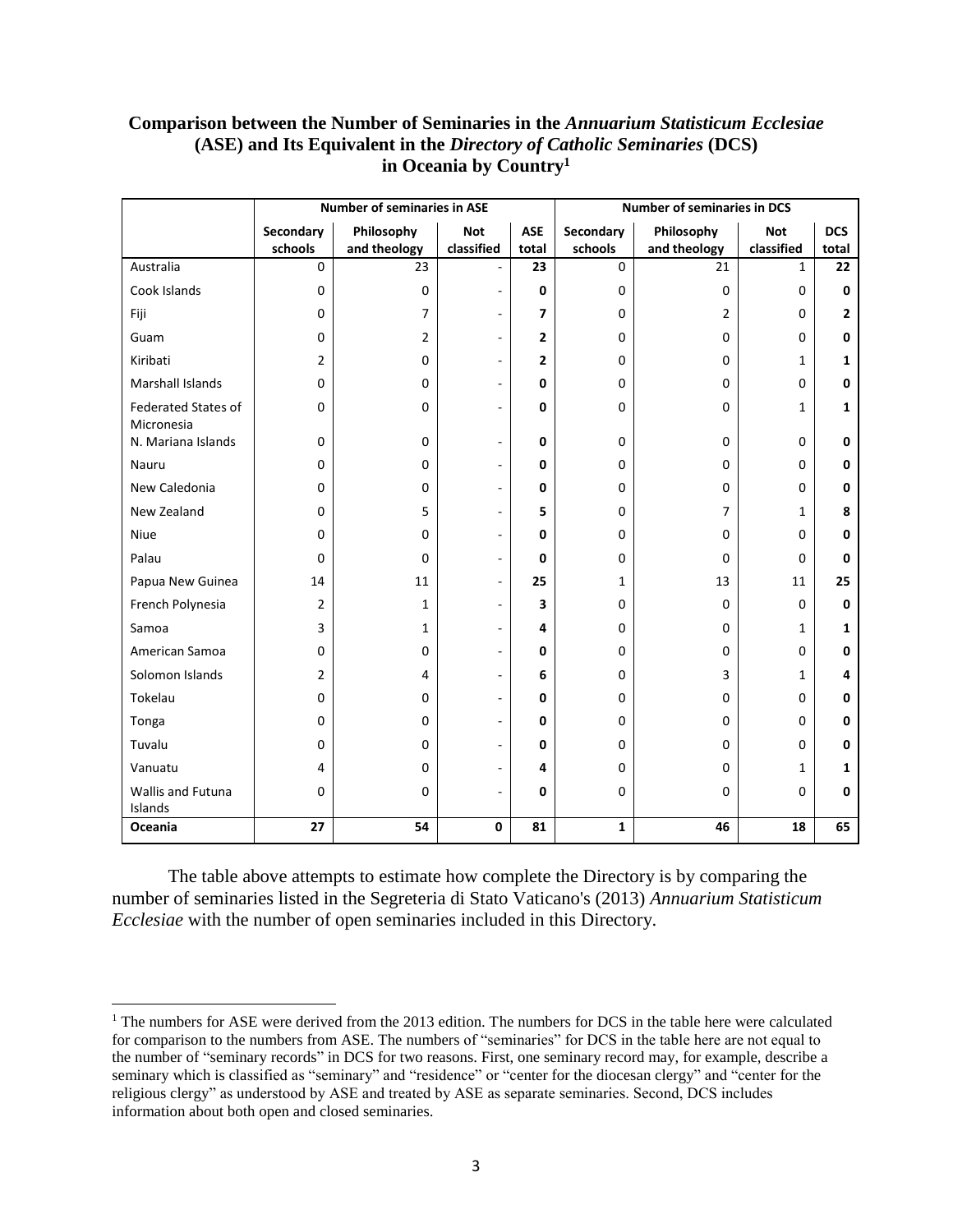- According to *Annuarium Statisticum Ecclesiae* countries with the highest number of seminaries in Oceania are: Papua New Guinea (25 seminaries) and Australia (23 seminaries). Countries with the fewest number of seminaries are: Guam and Kiribati (each has two seminaries).
- The Directory contains information on 65 seminaries in Oceania. This number includes one secondary school, 46 philosophy and theology seminaries, and 18 seminaries for which there is not sufficient information to classify them in one of the two groups.
- Overall, the number of seminaries in the Directory amounts to 80 percent of the seminaries accounted for in the *Annuarium Statisticum Ecclesiae*.
- Relative to *Annuarium Statisticum Ecclesiae*, the Directory contains information on more seminaries in New Zealand. The Directory also provides information about seminaries in Federated States of Micronesia for which *Annuarium Statisticum Ecclesiae* does not list any seminaries.

The discrepancies between *Annuarium Statisticum Ecclesiae* and the Directory should be given due consideration when using the Directory. For more detailed description of the methodology used in preparing the Directory please see Part I.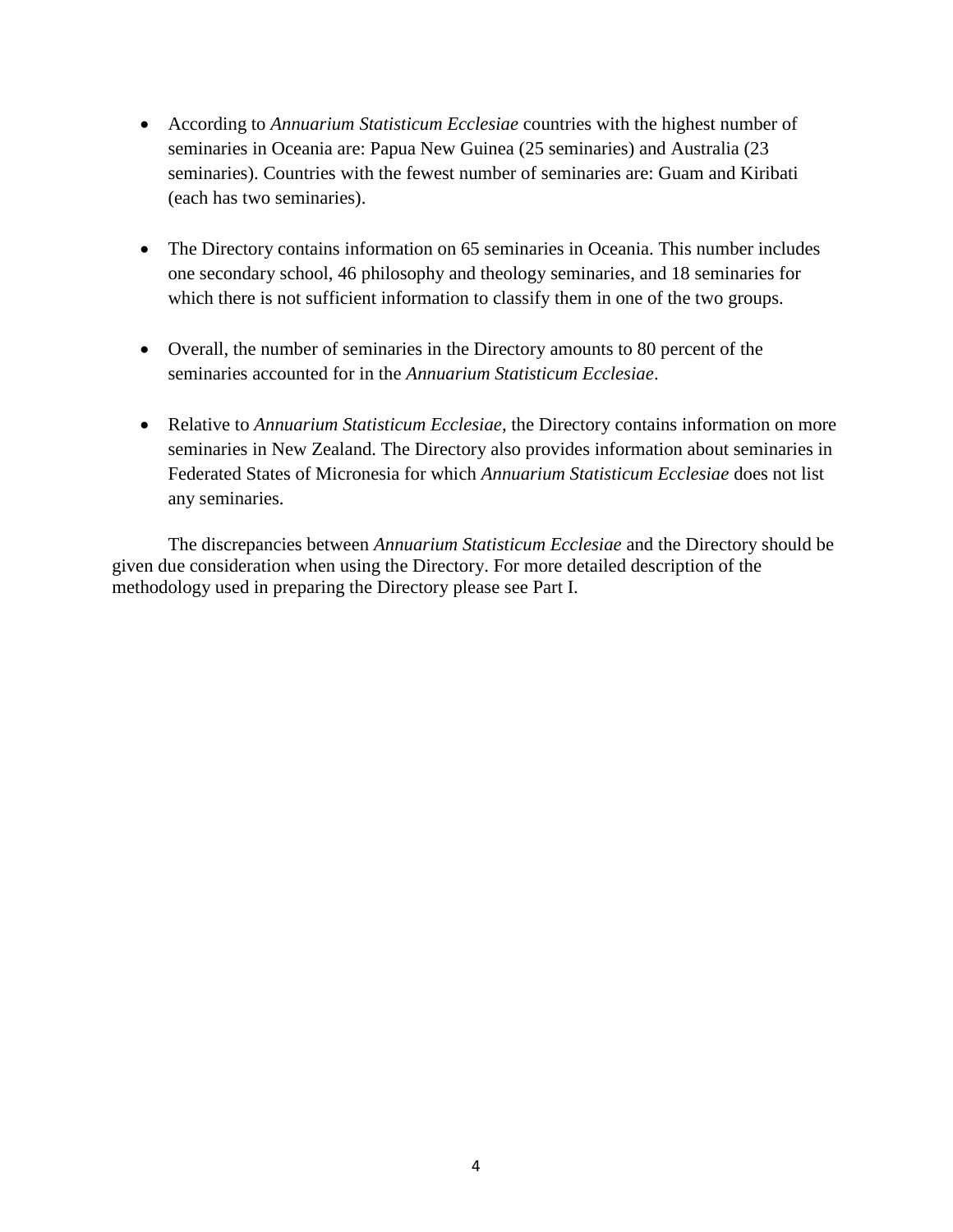# **Contents**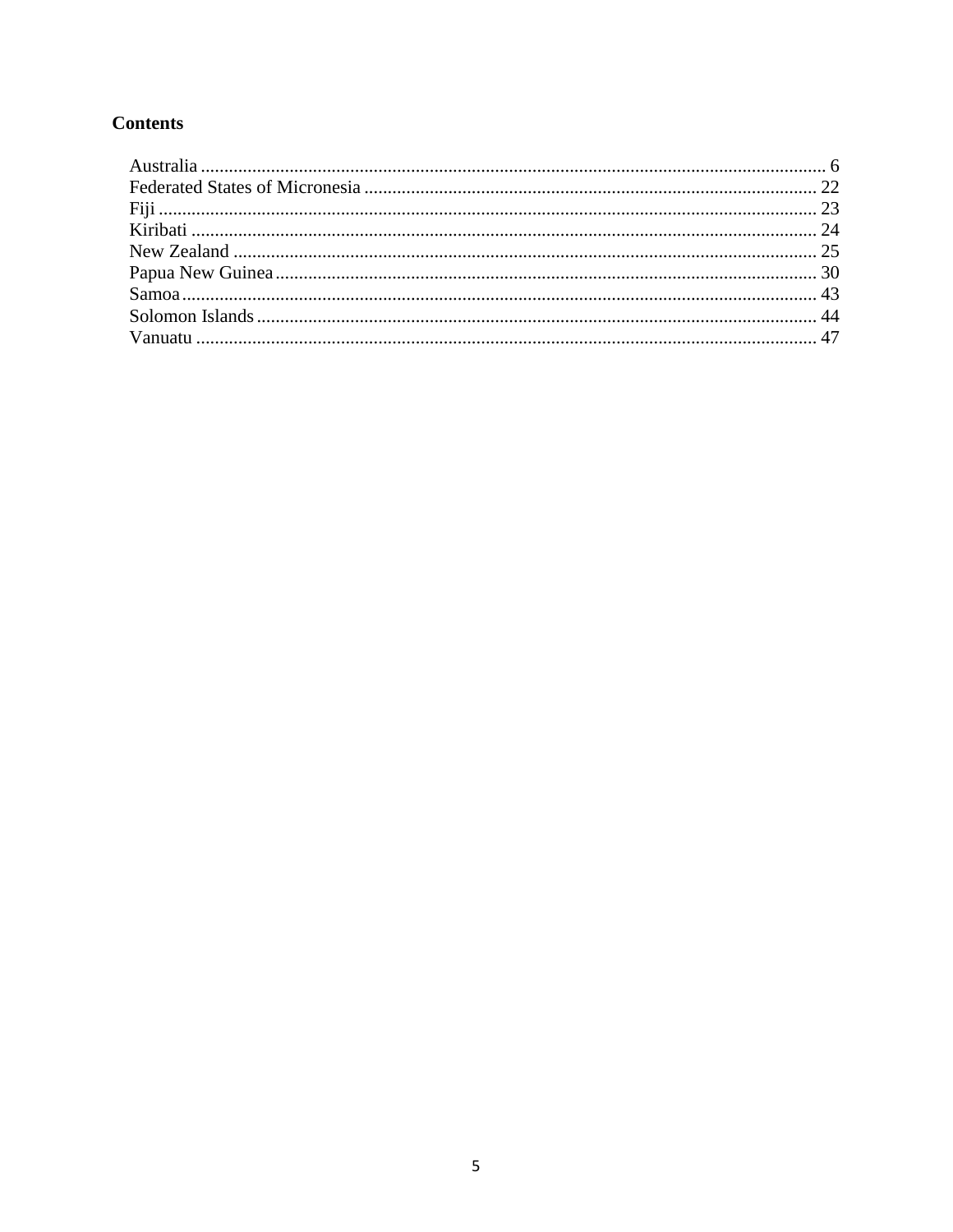### <span id="page-5-0"></span>**Australia**

# **St. Francis Xavier in Adelaide, Australia**

## **Contact information:**

n/a

#### **General information:**

The seminary was opened in 1942. The seminary was closed in 2001.

Sponsorship: secular.

Seminary type: major.

Level of education taught at the seminary: graduate.

### **Students and Faculty:**

In 1950, there were 14 students at the seminary.

Source: AY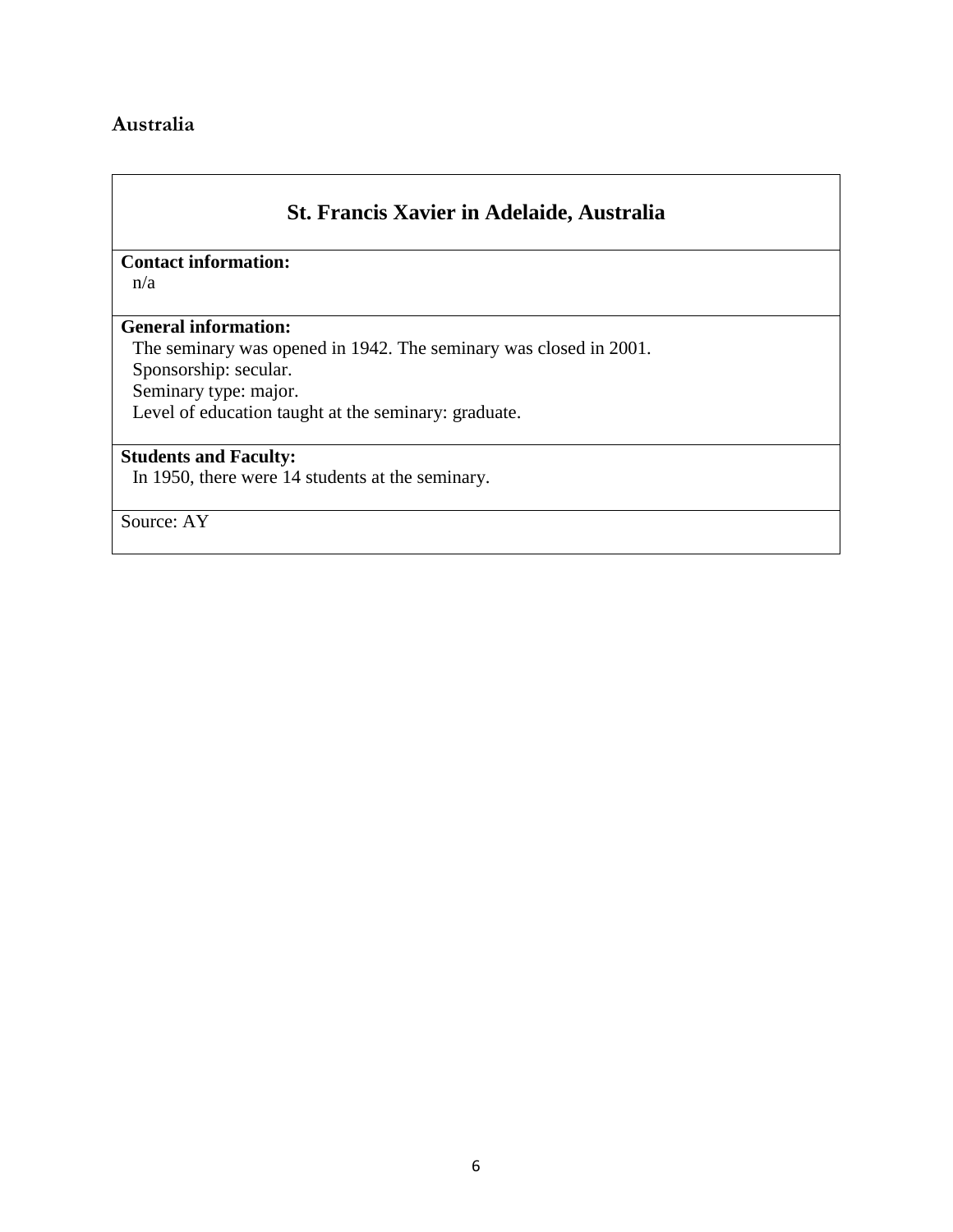# **Holy Spirit Regional Seminary in Banyo, Brisbane, Australia**

#### **Contact information:**

Mailing address: 487 Earnshaw Road, P.O. Box 18, Banyo QLD 4014, Brisbane, Australia, Banyo, Brisbane Website: www.seminary.catholic.net.au Rector: Msgr. Anthony Randazzo Phone number: 07 3246 9888 Email: seminary@qld.catholic.net.au Fax: 07 3267 7199

#### **General information:**

The seminary was opened in 2007. Sponsorship: secular. Seminary type: major. Level of education taught at the seminary: graduate.

#### **Students and Faculty:**

n/a

Source: Em, SSP, Wi, AY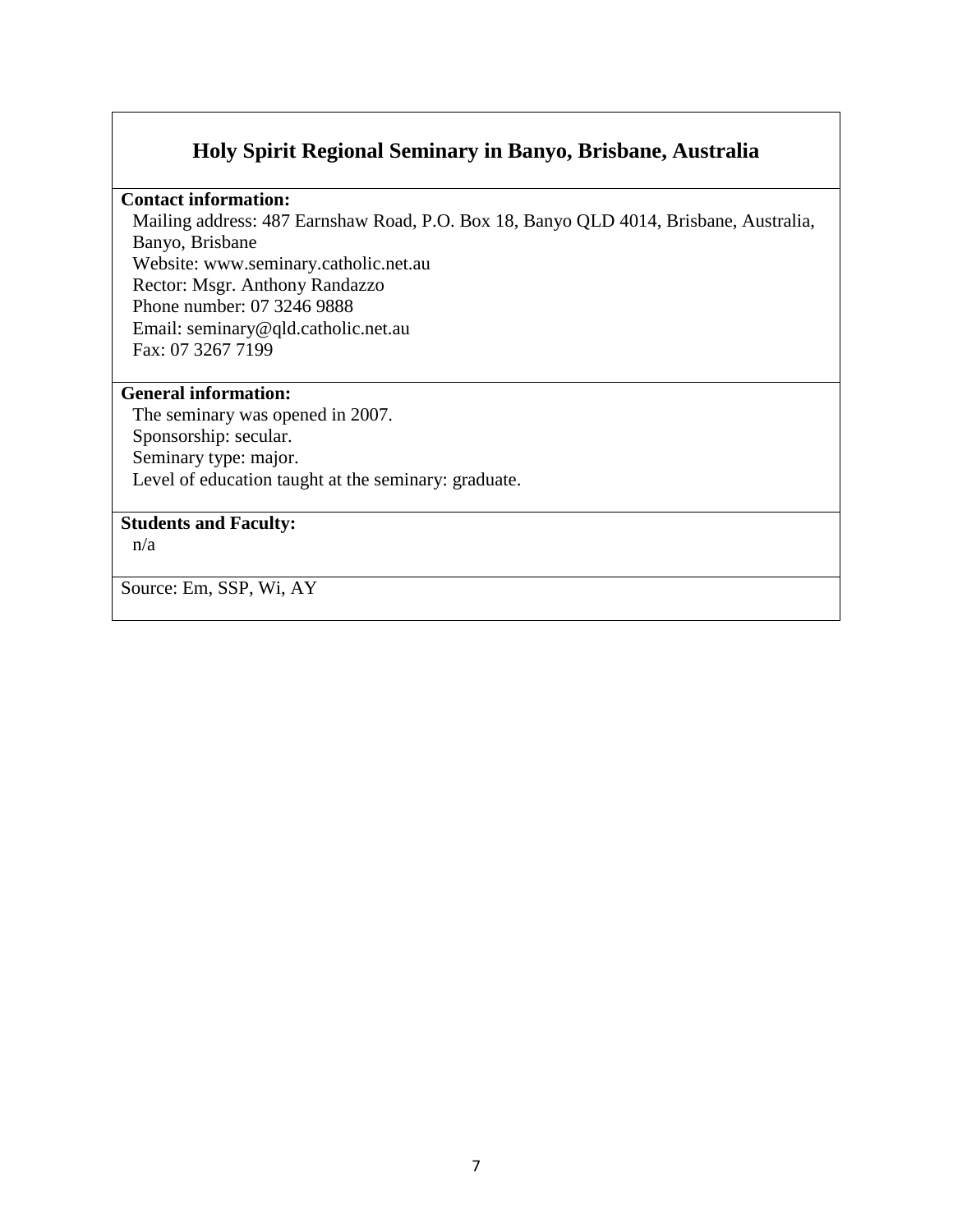# **St. Charles Borromeo Seminary in Guildford WA, Australia**

#### **Contact information:**

Mailing address: P.O. Box 134, Guildford WA 6935, Australia Website: http://stcharlesseminary.org.au/ Rector: Rev. Msgr. Kevin Long, Ph.D. Phone number: +61 8 9279 1310 Email: admin@seminary-perth.org.au Fax: +61 8 9279 2772

### **General information:**

Seminary type: major. Level of education taught at the seminary: graduate.

### **Students and Faculty:**

n/a

Source: SSP, Wi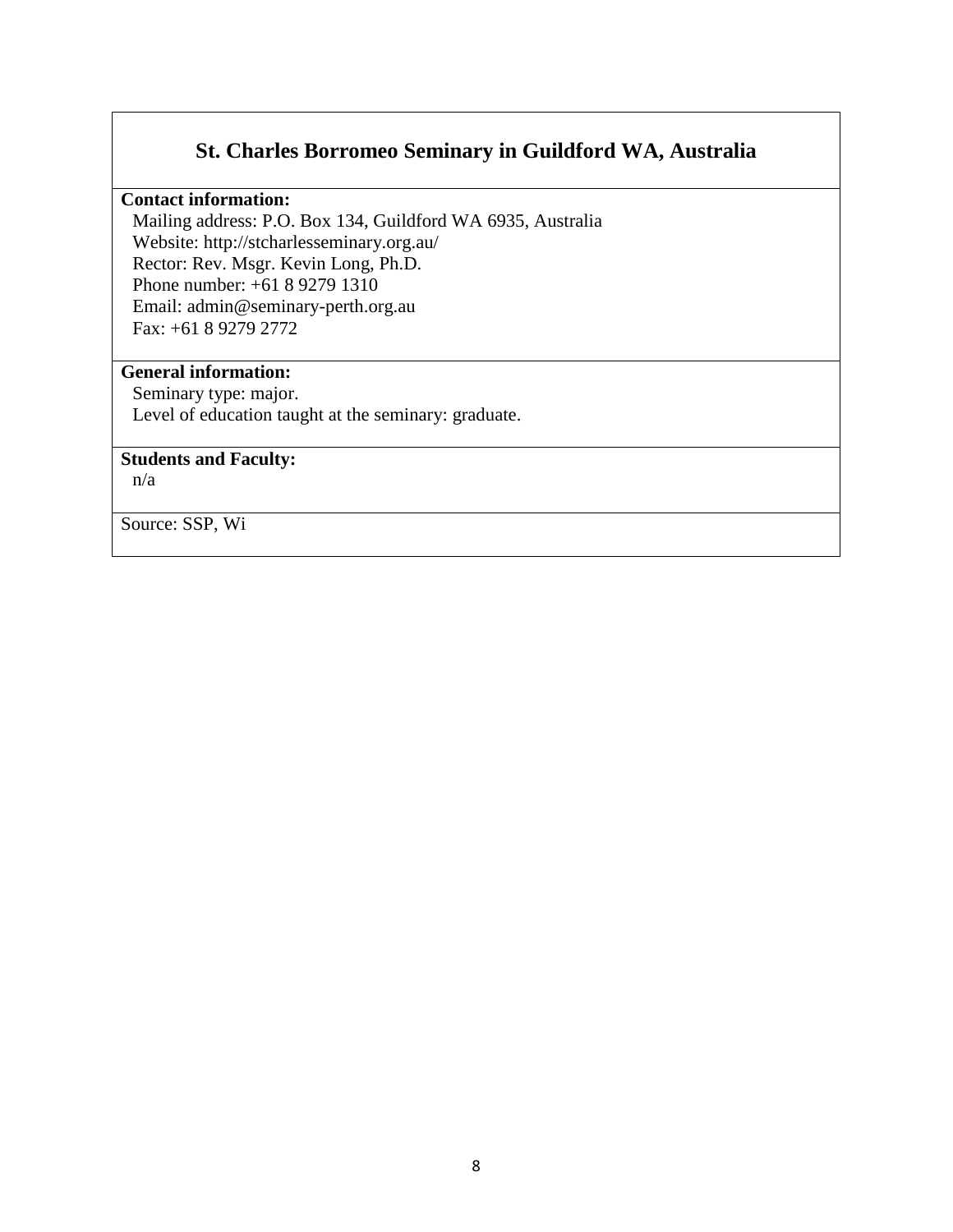# **Holy Spirit Seminary in Harris Park, Australia**

#### **Contact information:**

Mailing address: P.O. Box 9438, Harris Park, NSW, 2150, Australia Website: http://parracatholic.org/seminary/ Rector: Rev. John Hogan Phone number: (02) 9637 1055 Email: vocations@parra.catholic.org.au Fax: (02) 9897 0329

### **General information:**

The seminary was opened in 2008. Seminary type: major. Level of education taught at the seminary: graduate.

#### **Students and Faculty:**

n/a

Source: SSP, Wi

# **Our Lady of Sacred Heart College in Kensington, Australia**

#### **Contact information:**

Mailing address: PO Box 837 Kensington NSW 1465, Australia Phone number: +61 2 9662 4088 Email: info@olshkensington.catholic.edu.au Fax: (02) 9663 5252

#### **General information:**

Sponsorship: religious (Sacred Heart Fathers). Level of education taught at the seminary: graduate.

#### **Students and Faculty:**

In 1912, there were 30 students at the seminary.

Source: CE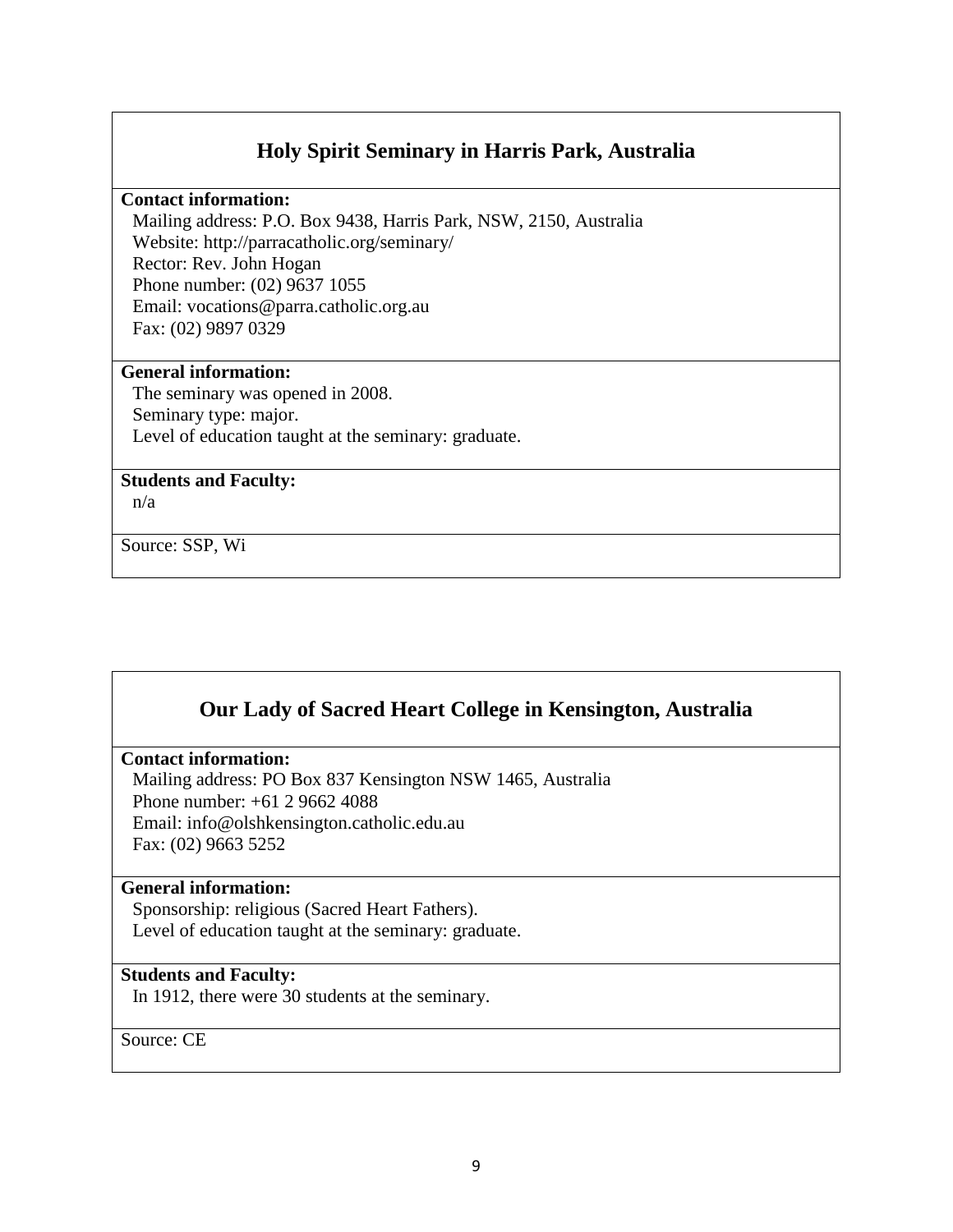# **Pallottine Missionary College in Kew VIC, Australia**

#### **Contact information:**

Mailing address: 85 Studley Park Rd, Kew VIC, Australia Website: pallottine.org.au Phone number: 0417 648 162 Email: pallotticollege@bigpond.com

#### **General information:**

Sponsorship: religious (Pallottines). Seminary type: major. Level of education taught at the seminary: graduate.

#### **Students and Faculty:**

In 1950, there were 8 students at the seminary.

Source: AY

# **Holy Cross Seminary, Society of St. Pius X in Lake Bathurst, Australia**

#### **Contact information:**

Mailing address: 3436 Braidwood Road, Lake Bathurst NSW 2580, Australia Website: www.holycrossseminary.com/ Rector: Fr. Vicente Griego Phone number: (02) 4829 5177 Email: website@holycrossseminary.com Fax: (02) 4829 5173

### **General information:**

#### **Students and Faculty:**

n/a

Source: Other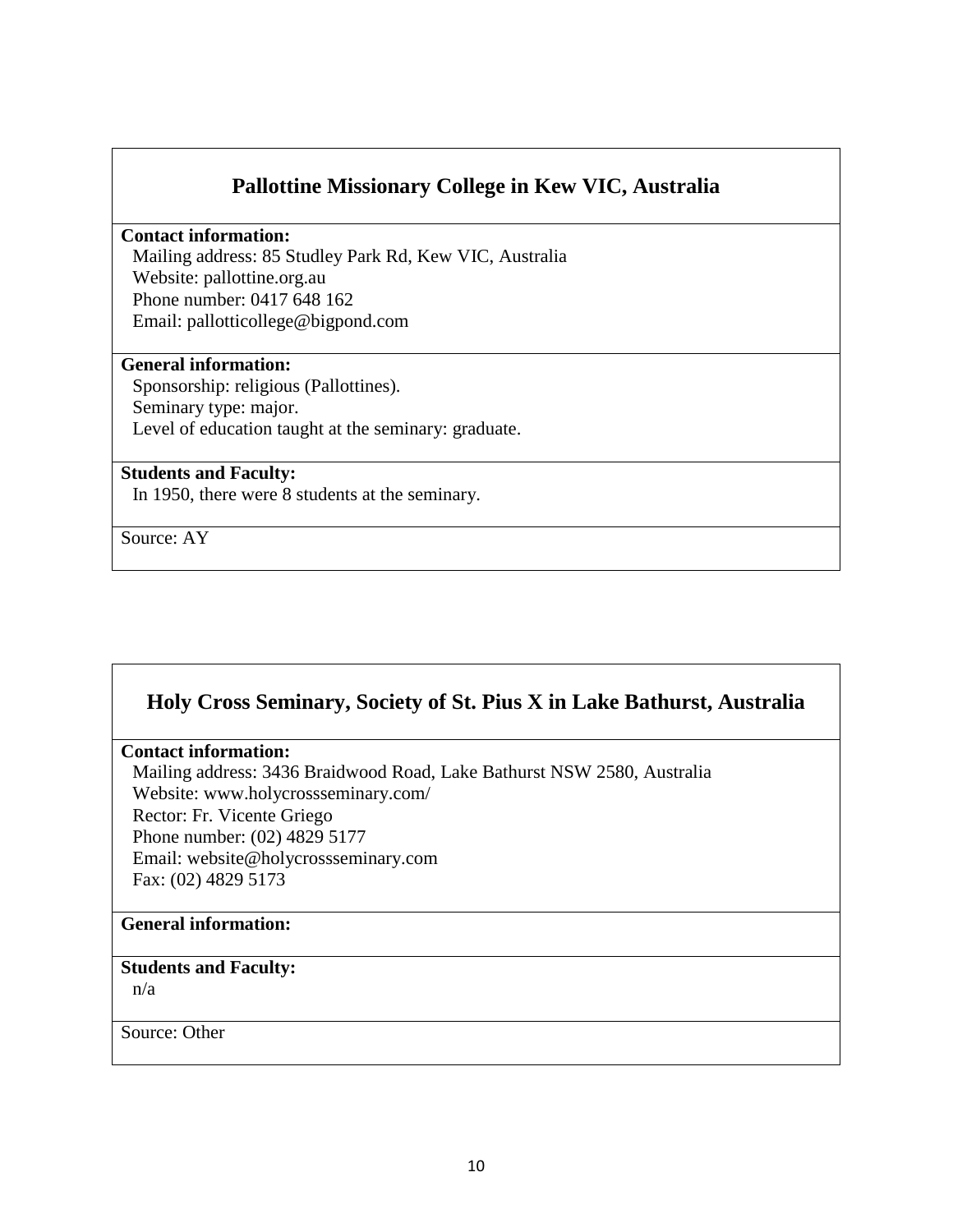# **Archepiscopal Saminary, St. Patrick's College in Manly, Sydney, Australia**

**Contact information:**  n/a

### **General information:**

The seminary was opened in 1889. The seminary was closed in 1995. Sponsorship: secular. Seminary type: major.

Level of education taught at the seminary: graduate.

# **Students and Faculty:**

In 1912, there were 80 students at the seminary.

Source: Wi, AY, CE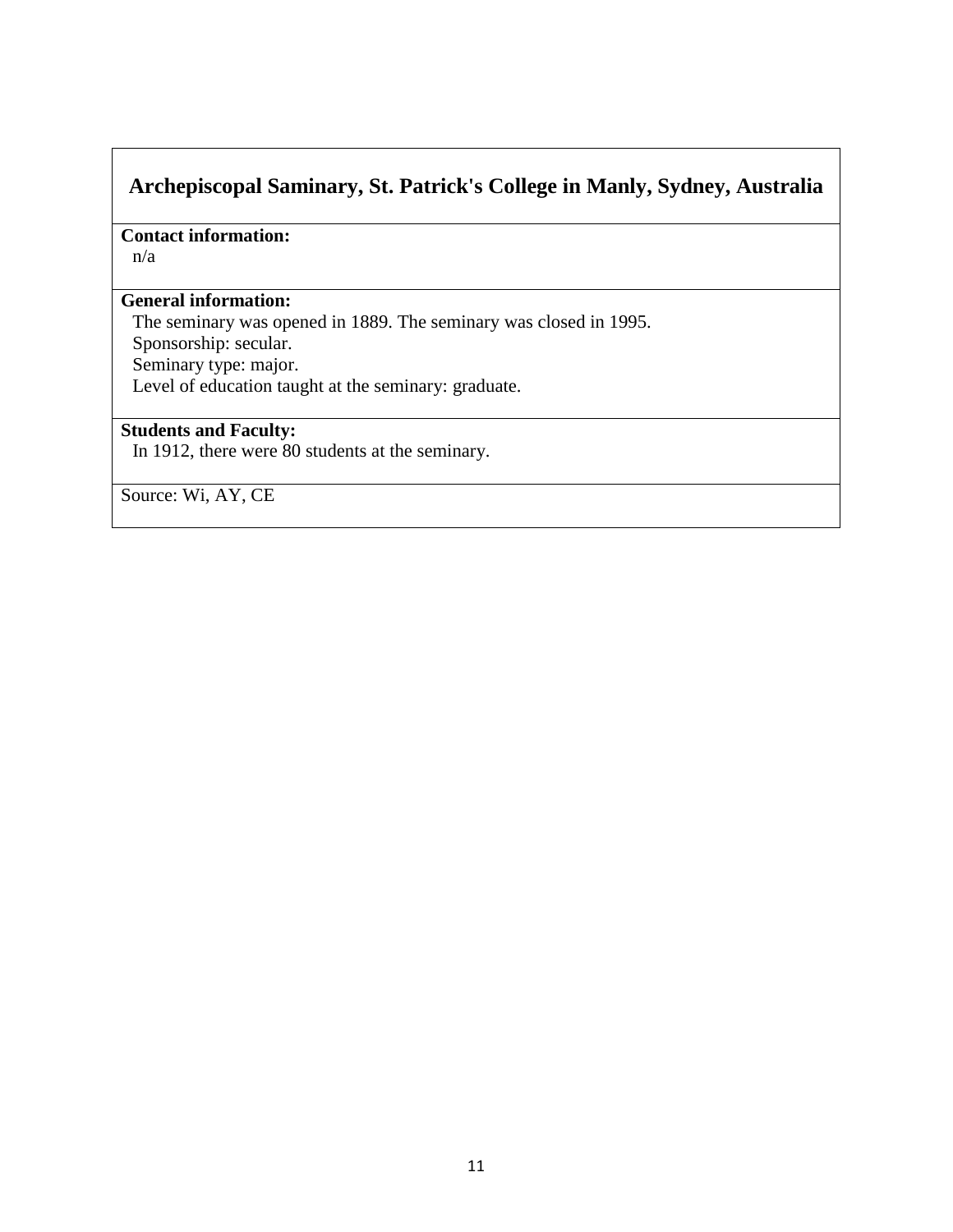# **Corpus Christi College in Melbourne, Australia**

### **Contact information:**

Mailing address: 180 Drummond Street, Carlton Victoria 3053, Melbourne, Australia Website: www.corpuschristicollege.org.au Rector: Very Reverend Brendan J Lane (at the seminary since 2009). Email: brendan.lane@cam.org.au Phone number: +613 9657 0222 Academic dean: Very Reverend Brian Boyle EV Email: brian.boyle@ctc.edu.au Phone number: +613 9657 0222 Person handling inquires about the seminary: Mrs Diane Carey Phone number: +613 9657 0222 Email: diane.carey@cam.org.au Fax: +613 9657 0246

### **General information:**

The seminary was opened in 1900. Language of instruction: English. Sponsorship: religious (Society of Jesus- S.J.) and secular (diocesan). Seminary type: major. Level of education taught at the seminary: undergraduate, graduate. Degrees offered in the field of: philosophy, theology, cannon law, and other.

### **Students and Faculty:**

The seminary has its own faculty. Currently, there are 7 faculty members (measured as full time equivalents) teaching at the seminary.

Between February 2015 and November 2015, there were 56 students at the seminary. This number includes 56 students in secular priest formation, 0 in men's religious formation, 0 in women's religious formation, and 0 in programs for laity. In 1950, there were 134 students at the seminary.

Source: TS, Em, SSP, Wi, AY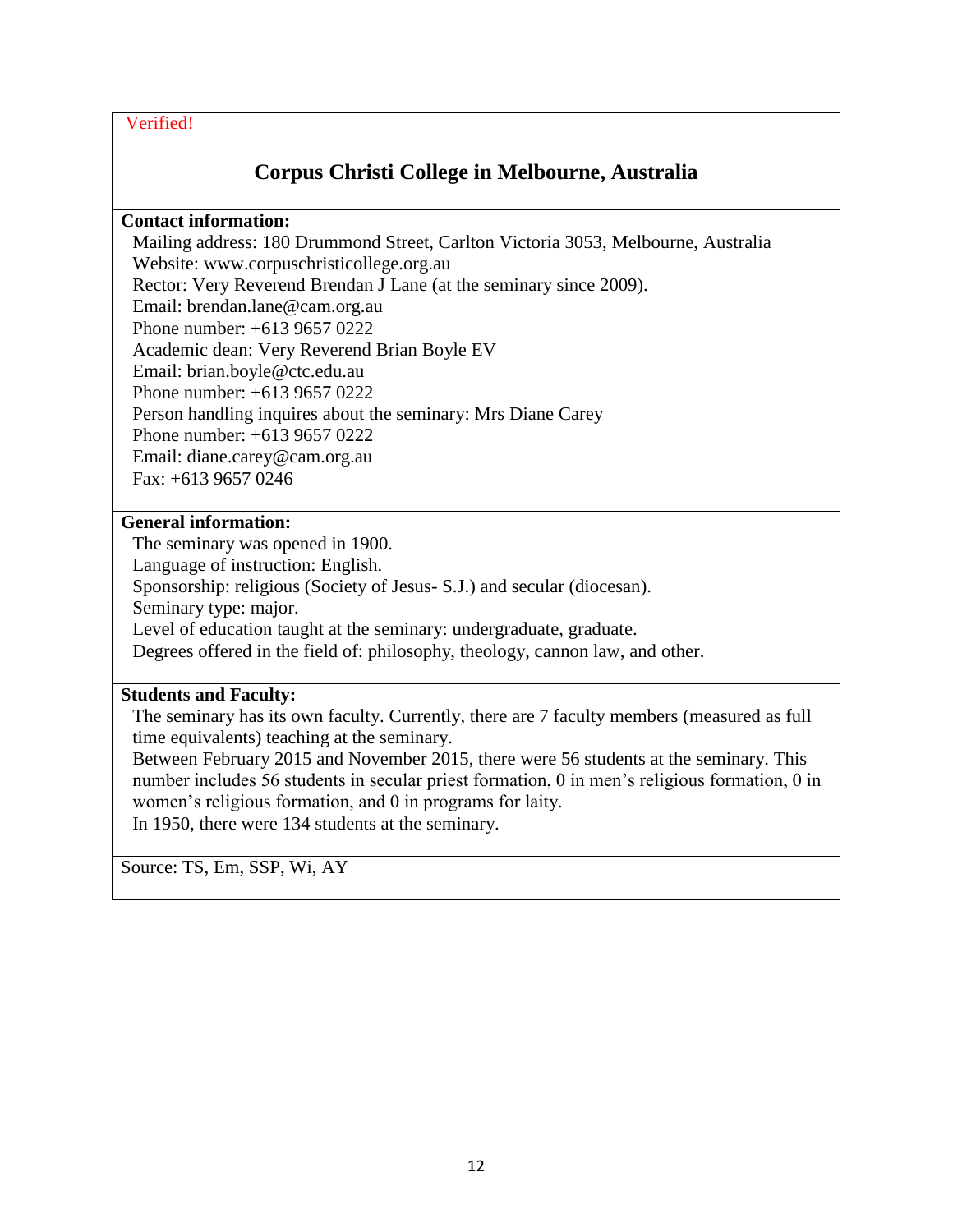# **Redemptoris Mater Archdiocesan Missionary Seminary, Perth in Morley, Australia**

#### **Contact information:**

Mailing address: 26 Camboon Rd, Morley 6062, Australia Website: www.rmsperth.org.au/ Rector: Rev. Michael Moore, SM Phone number: 61 (8) 9275 7411 Email: rmsperth@westnet.com.au Fax: 61 (8) 9275 7898

#### **General information:**

Sponsorship: religious (Neocatechumenal Way) and secular (redemptoris mater). Seminary type: major. Level of education taught at the seminary: graduate.

### **Students and Faculty:**

n/a

Source: SSP, Wi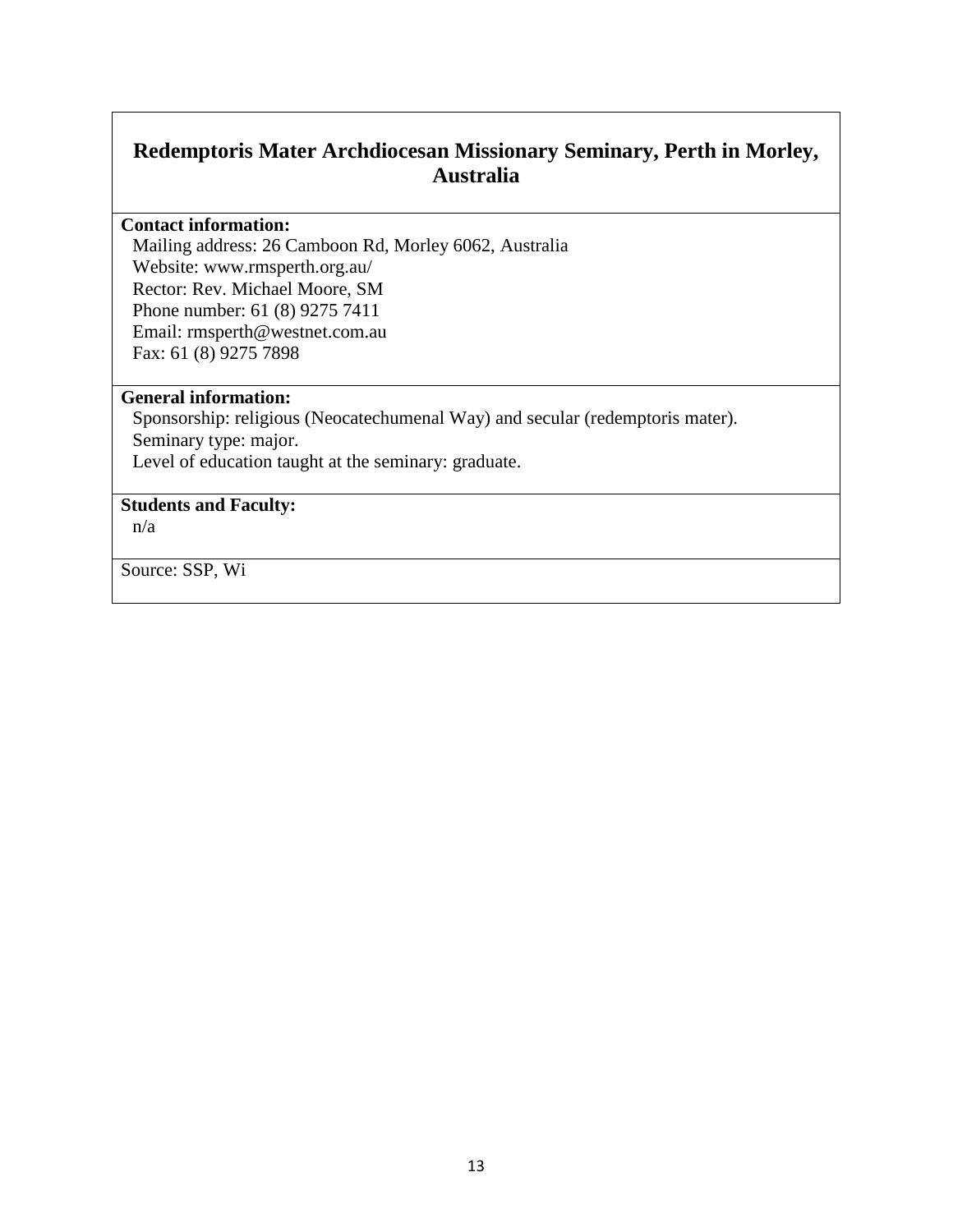# **Seminary of StCharles Borrromeo ( St Chrales' Seminary) in Perth WA, Australia**

### **Contact information:**

Mailing address: P O Box 134 Guildford WA 6935 Australia , Perth WA Website: www.stcharlesseminary.org.au Rector: Rev Fr. Phillip Fleay (at the seminary since 2017). Email: phillip.fleay@perthcatholic.org.au Phone number: 08 9279 1310 Academic dean: Professor Martin Philpott Email: martin.philpott@nd.edu.au Phone number: 08 9279 1310 Person handling inquires about the seminary: Rev Fr Jean-Noel Marie Phone number: 08 9279 1310 Email: admin@seminary-perth.org.au Fax: 08 9279 1394

#### **General information:**

The seminary was opened in 1942. Rite: Roman. Sponsorship: secular (diocesan). Seminary type: major. Level of education taught at the seminary: graduate. Degrees offered in other fileds than philosophy, theology, or cannon law.

#### **Students and Faculty:**

The seminary relies on faculty of other institution(s) (The University of Notre Dame Australia - Fremantle Campus).

Between February 2015 and November 2015, there were 19 students at the seminary. This number includes 19 students in secular priest formation, 0 in men's religious formation, 0 in women's religious formation, and 0 in programs for laity.

Source: TS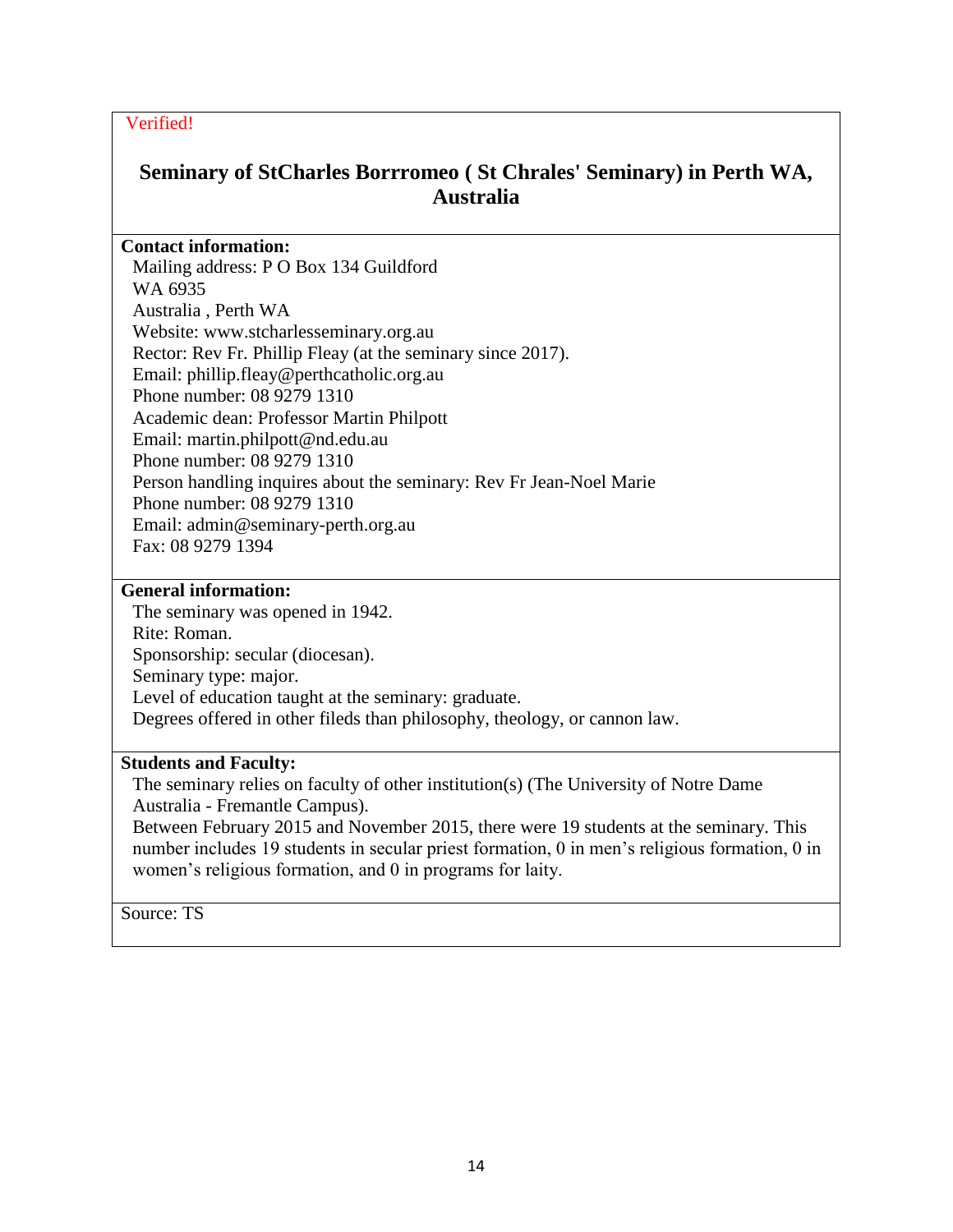# **Seminary of the Holy Spirit in Rosehill, Australia**

#### **Contact information:**

Mailing address: 31-33 Allen Street, ROSEHILL NSW 2142 AUSTRALIA, Rosehill, Australia

Website: http://www.parra.catholic.org.au/holyspiritseminary

Rector: Very Reverend John Hogan (at the seminary since 2008).

Email: john.hogan@parracatholic.org Phone number: +61 2 9637 1055

Phone number: + 61 2 9637 1055

Email: john.hogan@parracatholic.org

Fax: +61 2 9897 0329

#### **General information:**

The seminary was opened in 2008. Language of instruction: English. Rite: Mass of Paul VI. Sponsorship: secular (diocesan). Seminary type: major. Level of education taught at the seminary: pre-theology. Degrees offered in the field of: philosophy and theology.

#### **Students and Faculty:**

The seminary relies on faculty of other institution(s) (Catholic Institute of Sydney). Currently, there are 1 faculty members (measured as full time equivalents) teaching at the seminary.

Between February 2015 and December 2015, there were 16 students at the seminary. This number includes 16 students in secular priest formation, 0 in men's religious formation, 0 in women's religious formation, and 0 in programs for laity.

Source: TS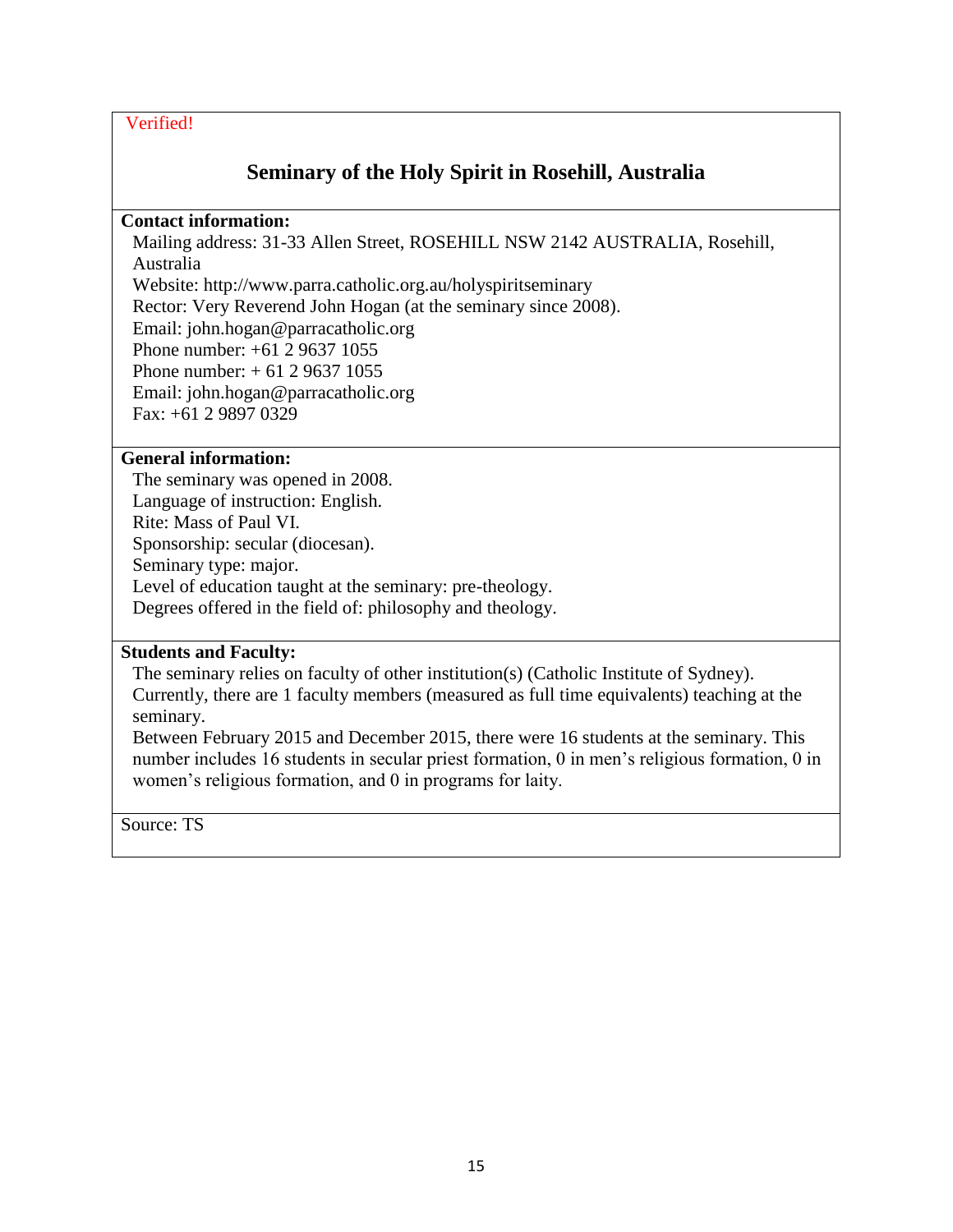# **Foreign Missionary College in Springwood, Australia**

### **Contact information:**

n/a

#### **General information:**

Sponsorship: secular. Level of education taught at the seminary: graduate.

### **Students and Faculty:**

n/a

Source: CE

# **St. Columba's Catholic College in Springwood, Australia**

#### **Contact information:**

Mailing address: 168 Hawkesbury Road, PO Box 7 Springwood, NSW Australia 2777 Website: http://www.stcolumbasspringwood.catholic.edu.au/our-story

Rector: Mr Paul Ryan Phone number: +61 2 47 54 1022 Email: stcolumbas@parra.catholic.edu.au Fax: +61 2 47 54 3558

#### **General information:**

Sponsorship: secular.

Level of education taught at the seminary: graduate.

#### **Students and Faculty:**

n/a

Source: CE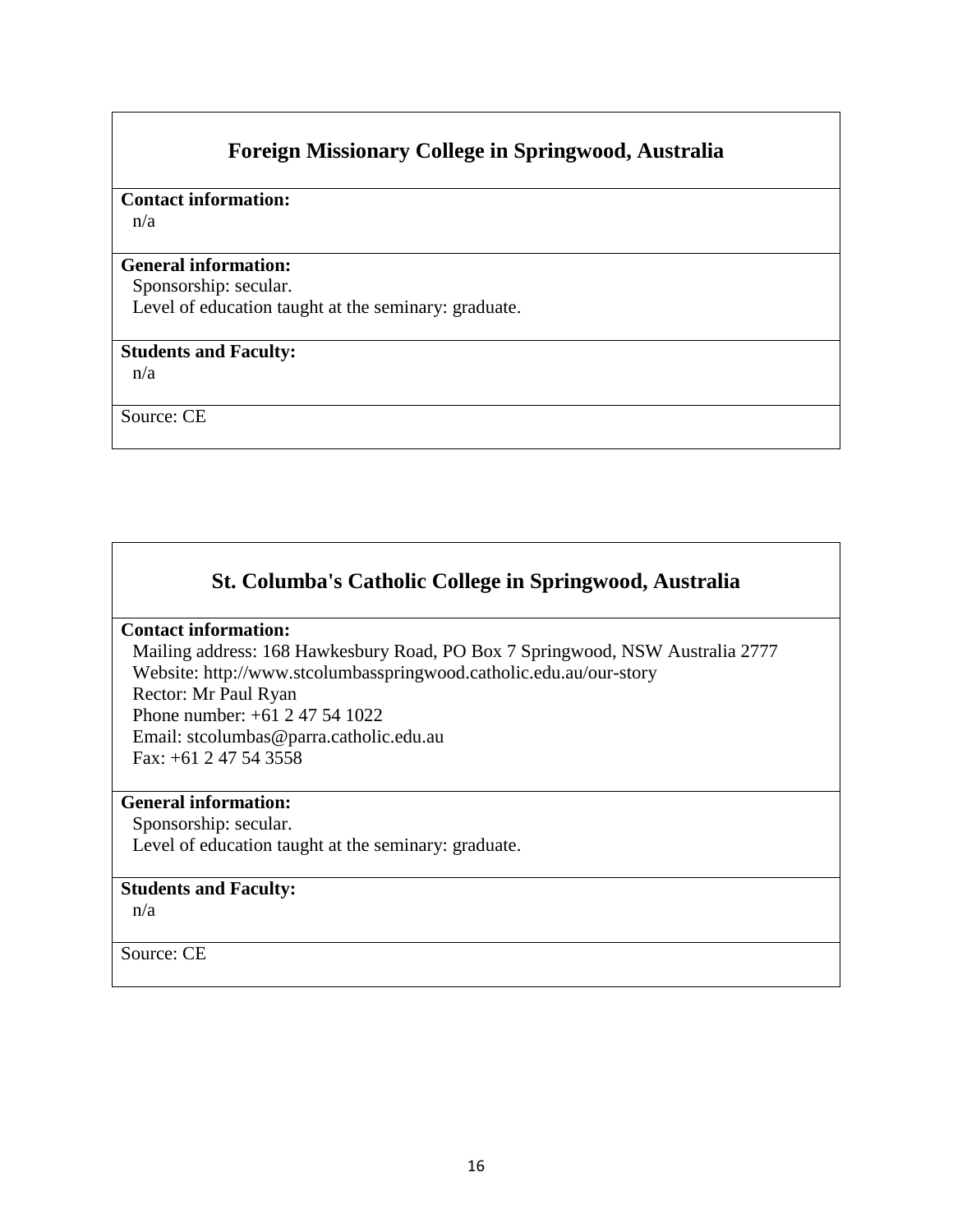# **Catholic Institute of Theology in Sydney, Australia**

#### **Contact information:**

Mailing address: 99 Albert Rd., Strathfield, N.S.W. 2135, Australia, Sydney Website: www.cis.catholic.edu.au/ Rector: Rev. Kelly Gerard Phone number: 61 2 9752 9500 Email: cisinfo@cis.catholic.edu.au Fax: 61 2 9746 6022

## **General information:**

Seminary type: major. Level of education taught at the seminary: graduate.

### **Students and Faculty:**

n/a

Source: SSP, PY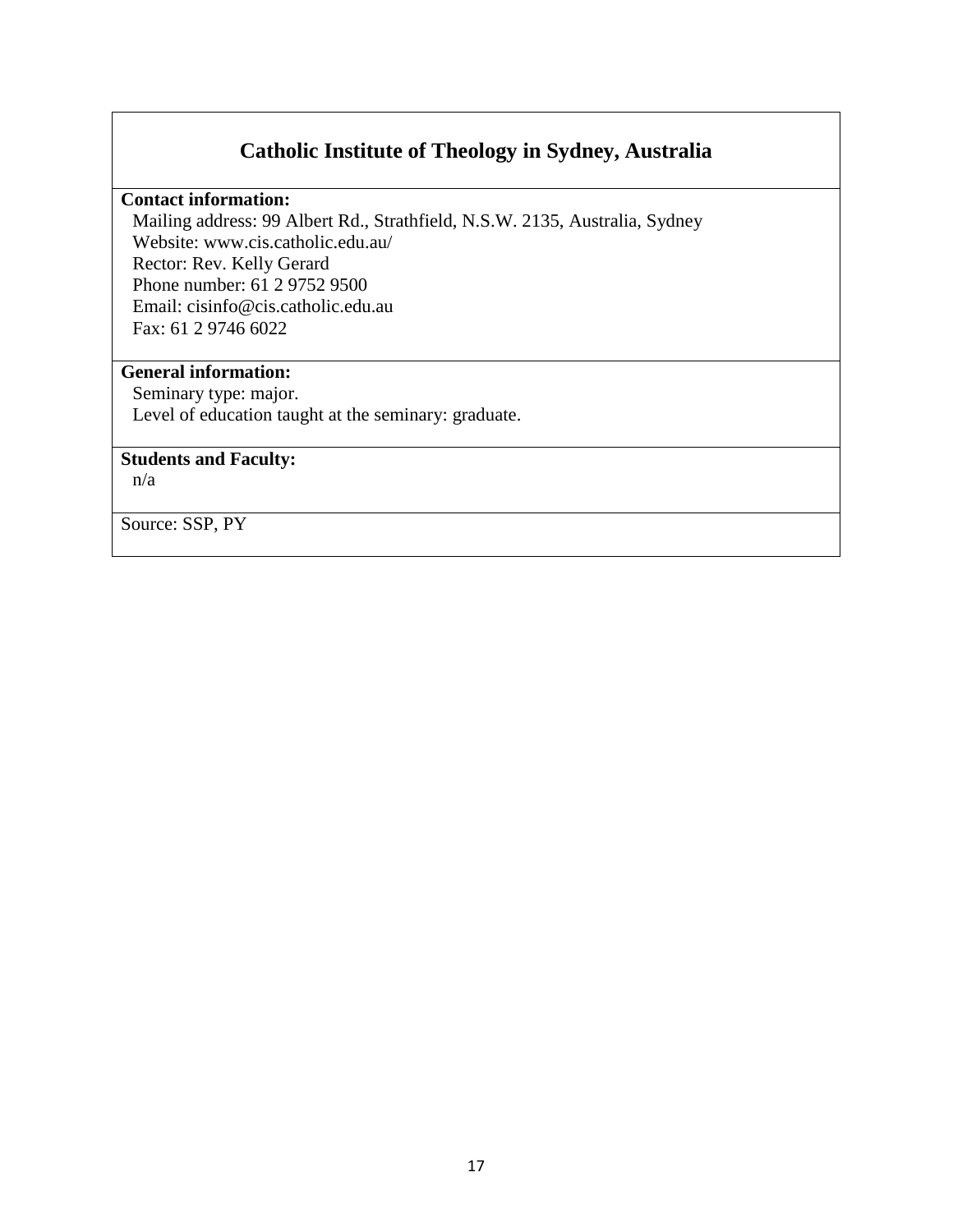# **Redemptoris Mater Missionary Seminary in Sydney, Australia**

#### **Contact information:**

Mailing address: 106 Gurney Road, Chester Hill NSW 2162, Sydney, Australia Website: www.seminary.org.au/ Rector: Rev. Eric Skruzny Phone number: 02 9726 8114 Email: rector@seminary.org.au adrian.gil@liberto.it Fax: 02 9726 8115

#### **General information:**

Sponsorship: religious (Neocatechumenal Way) and secular (redemptoris mater). Seminary type: major. Level of education taught at the seminary: graduate.

### **Students and Faculty:**

n/a

Source: SSP, Wi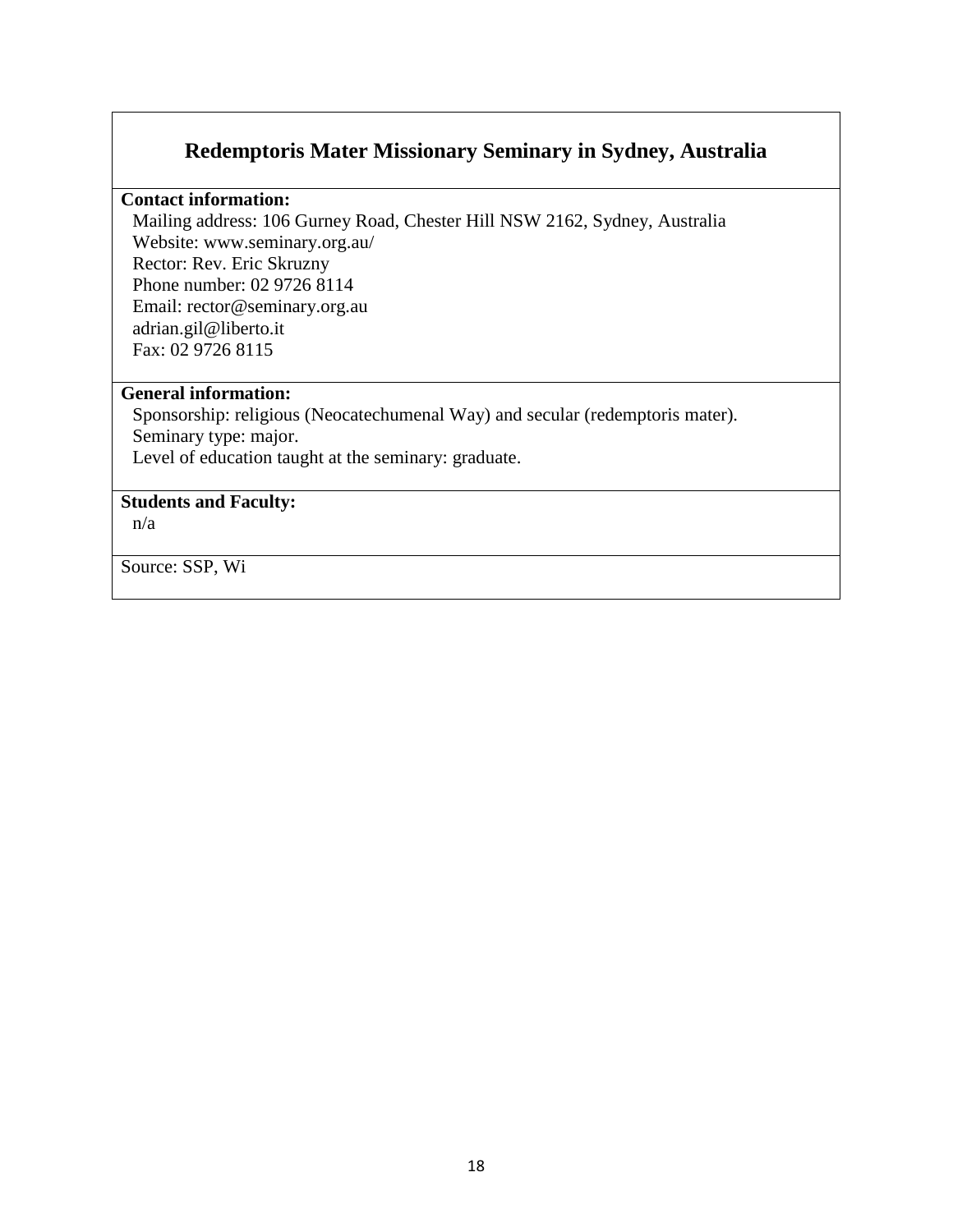# **The Seminary of the Good Shepherd in Sydney, Australia**

### **Contact information:**

Mailing address: PO Box 4149, Homebush South NSW 2140, Sydney, Australia Website: www.sgs.org.au Rector: Fr Daniel Joseph Meagher (at the seminary since 2015). Email: fr.danny.meagher@sydneycatholic.org Phone number: 02 9752-9600 Academic dean: Sr Isabell Naumann - Dean of Studies Email: sr.isabell.naumann@sydneycatholic.org Phone number: 02 9752-9612 Person handling inquires about the seminary: Fr Daniel Meagher Phone number: 02 9752-9600 Email: fr.danny.meagher@sydneycatholic.org Fax: 02 9764-3832

### **General information:**

The seminary was opened in 1996. Language of instruction: English. Rite: Mass of Paul VI. Sponsorship: secular (interdiocesan). Seminary type: major. Level of education taught at the seminary: graduate. Degrees offered in other fileds than philosophy, theology, or cannon law.

### **Students and Faculty:**

The seminary relies on faculty of other institution(s) (Catholic Institute of Sydney, University of Notre Dame).

Between February 2015 and November 2015, there were 35 students at the seminary. This number includes 35 students in secular priest formation, 0 in men's religious formation, 0 in women's religious formation, and 0 in programs for laity.

Source: TS, Em, SSP, Wi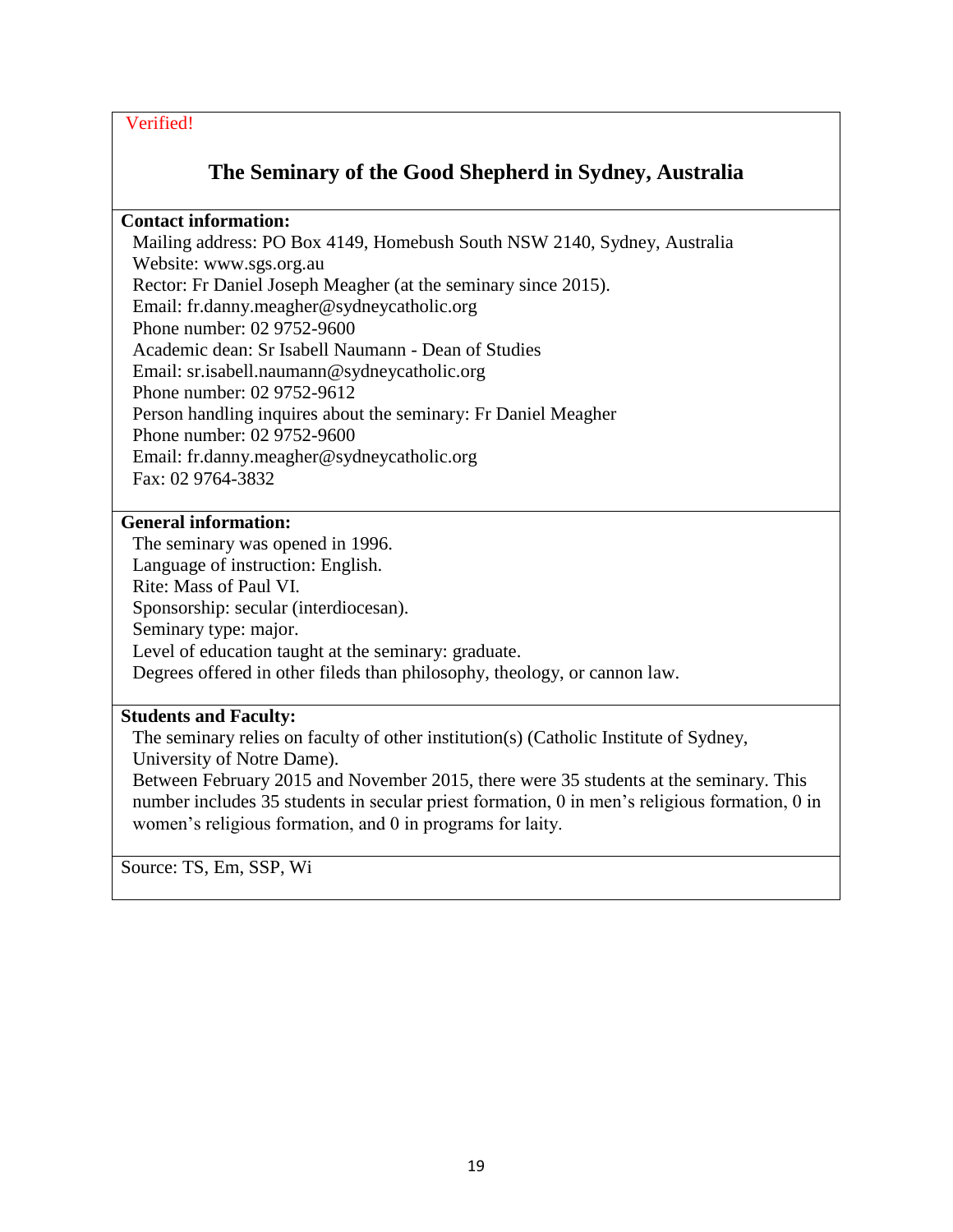# **Columban Seminary at Turramurra, Sydney in Turramurra, Sydney, Australia**

#### **Contact information:**

n/a

### **General information:**

Sponsorship: religious (St. Columban Fathers). Seminary type: major.

Level of education taught at the seminary: graduate.

# **Students and Faculty:**

In 1950, there were 22 students at the seminary.

Source: AY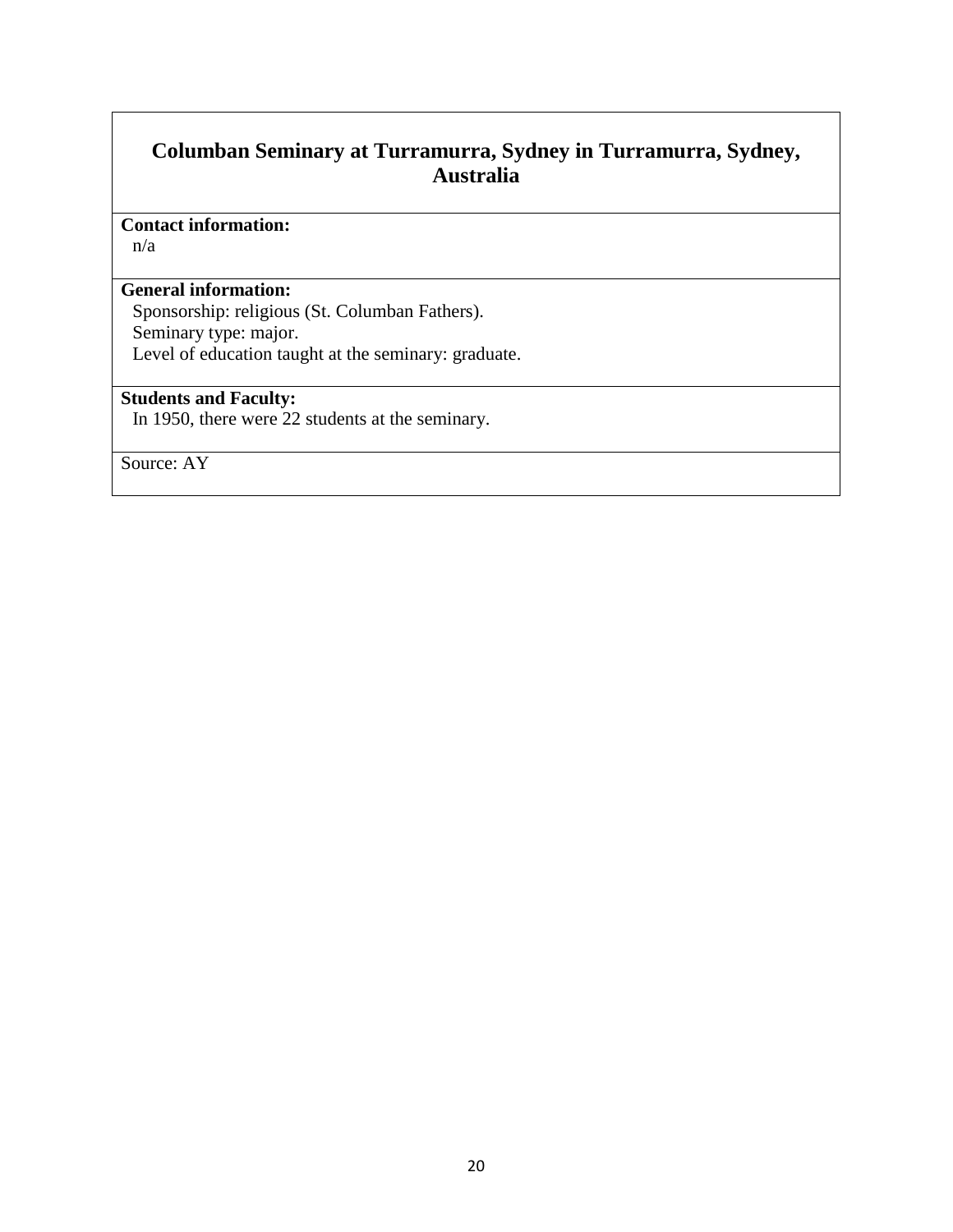# **Vianney College in Wagga Wagga, Australia**

#### **Contact information:**

Mailing address: PO Box 172, WAGGA WAGGA NSW 2650, Australia Website: http://www.vianneycollege.org.au Rector: Father Peter David Thompson, C.M. (at the seminary since 2004). Email: rector@vianney.nsw.edu.au Phone number: 61269231222 Academic dean: Rev Dr Rod Letchford Email: deanofstudies@vianney.nsw.edu.au Phone number: 61269231242 Person handling inquires about the seminary: Mrs Ann-Marie Parmenter Phone number: 61269231222 Email: secretary@vianney.nsw.edu.au Fax: 61269331278

### **General information:**

The seminary was opened in 1992. Language of instruction: English. Rite: Mass of Paul VI. Sponsorship: secular (diocesan). Seminary type: major. Level of education taught at the seminary: undergraduate. Degrees offered in the field of: theology and other.

### **Students and Faculty:**

The seminary has its own faculty. Currently, there are 12 faculty members (measured as full time equivalents) teaching at the seminary.

Between February 2015 and November 2015, there were 27 students at the seminary. This number includes 27 students in secular priest formation, 0 in men's religious formation, 0 in women's religious formation, and 0 in programs for laity.

Source: Other, TS, Wi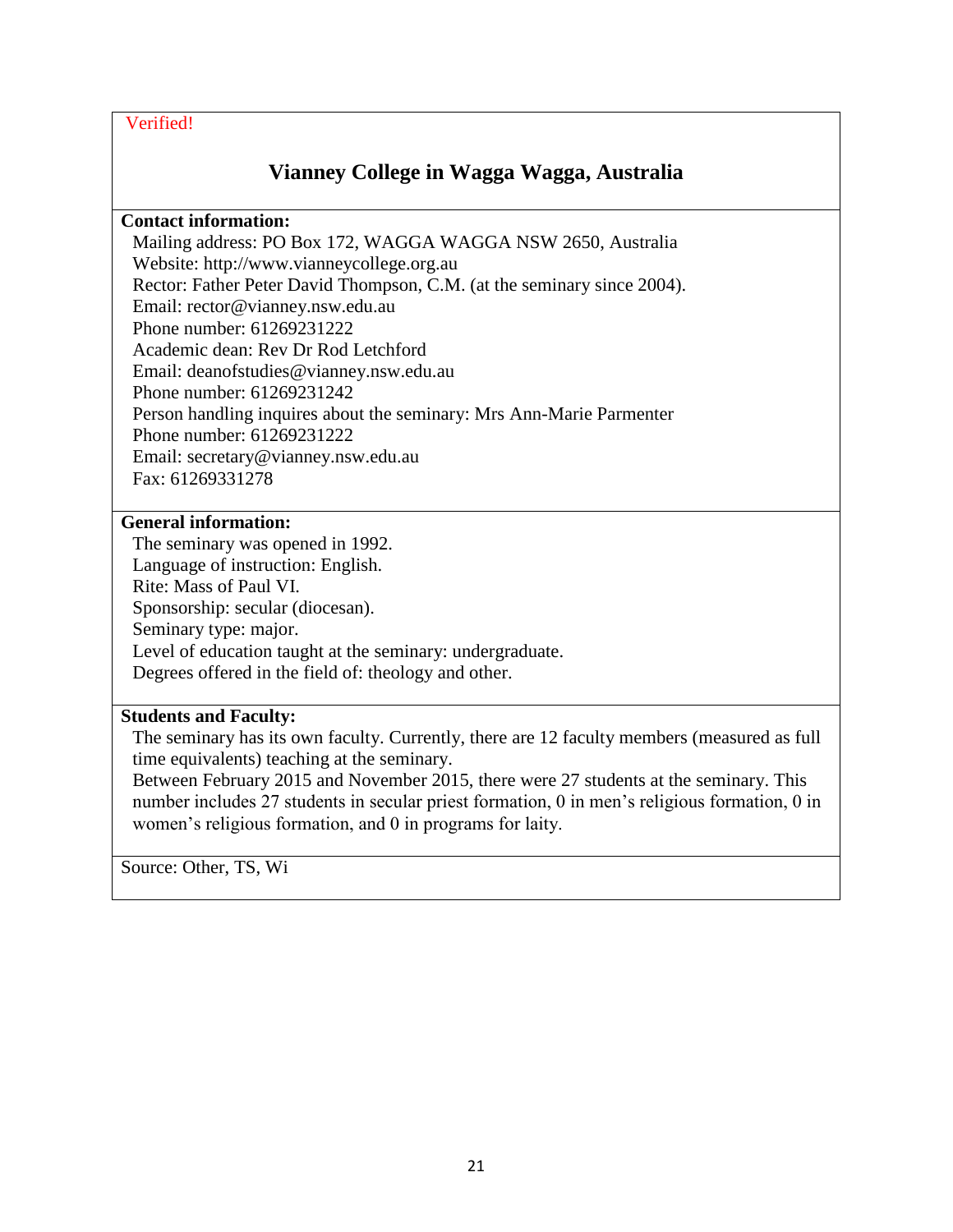# <span id="page-21-0"></span>**Federated States of Micronesia**

| <b>St. Ignatius in Caroline Islands, Federated States of Micronesia</b> |  |  |  |  |  |  |
|-------------------------------------------------------------------------|--|--|--|--|--|--|
| <b>Contact information:</b>                                             |  |  |  |  |  |  |
| n/a                                                                     |  |  |  |  |  |  |
| <b>General information:</b><br>Seminary type: minor.                    |  |  |  |  |  |  |
| <b>Students and Faculty:</b><br>n/a                                     |  |  |  |  |  |  |
|                                                                         |  |  |  |  |  |  |
| Source: Va                                                              |  |  |  |  |  |  |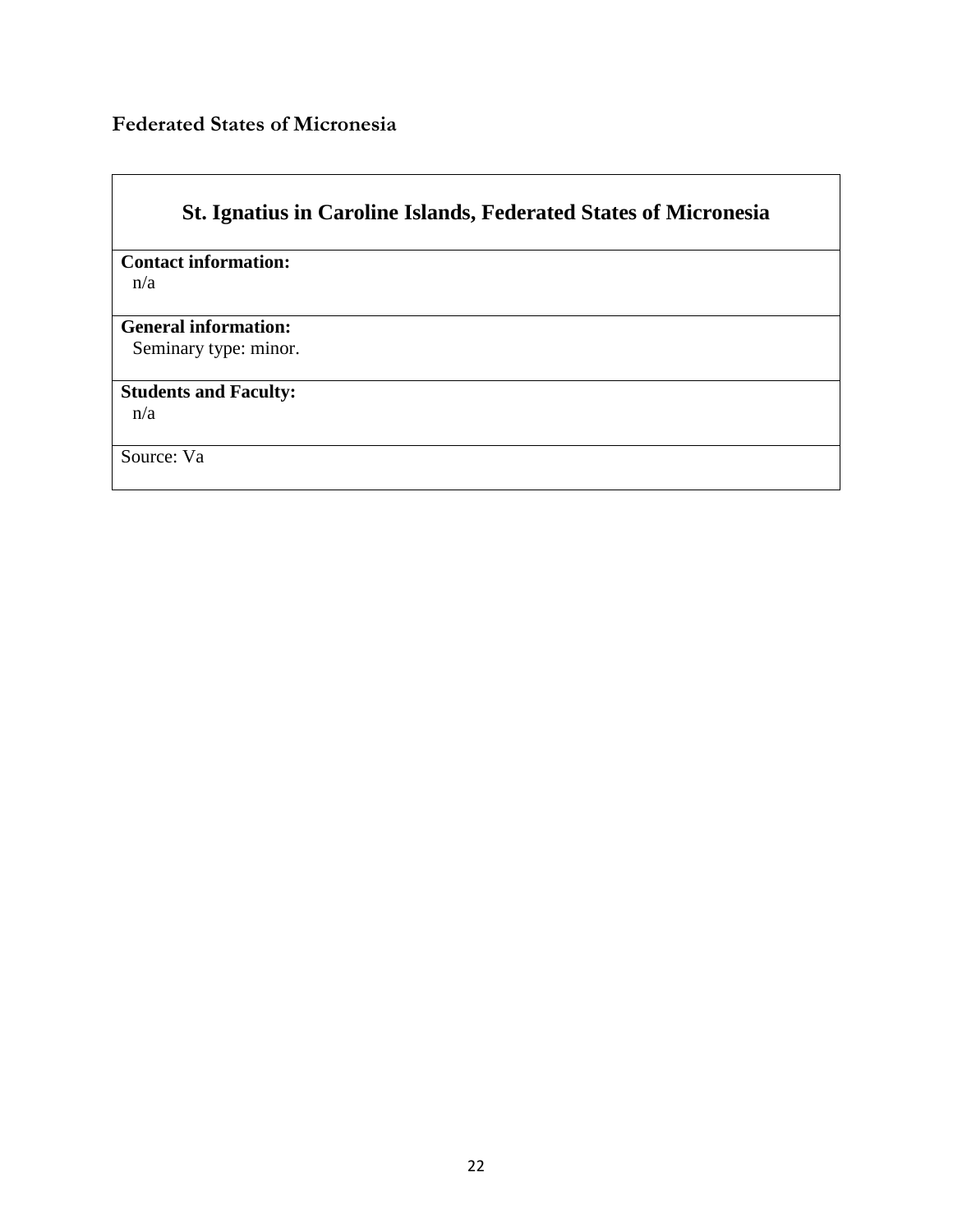# <span id="page-22-0"></span>**Fiji**

### Verified!

# **Pacific Regional Seminary of St. Peter Chanel in Suva, Fiji**

### **Contact information:**

Mailing address: Private Mail Bag 79, 461 Queen Elizabeth Drive, Suva, Fiji Website: www.prsfiji.com Rector: Fr. Michael John O'Connor S.M. (at the seminary since 2009). Email: prs@connect.com.fj Phone number: +679 330 2224 Academic dean: Rev. Fr James Kyaw Hoe S.D.B. Email: jameskhoe@gmail.com Phone number: +679 330 2224 Person handling inquires about the seminary: Fr. Michael O'Connor sm Phone number: +679 330 2224 Email: moconnor@connect.com.fj Fax: +679 330330 3882

### **General information:**

The seminary was opened in 1972. Language of instruction: English. Rite: Roman. Sponsorship: secular (interdiocesan). Seminary type: major. Level of education taught at the seminary: undergraduate. Degrees offered in the field of: theology.

### **Students and Faculty:**

The seminary has its own faculty. Currently, there are 16 faculty members (measured as full time equivalents) teaching at the seminary.

Between February 2015 and November 2015, there were 122 students at the seminary. This number includes 58 students in secular priest formation, 60 in men's religious formation, 2 in women's religious formation, and 2 in programs for laity.

Source: TS, Em, SSP, Va, Wi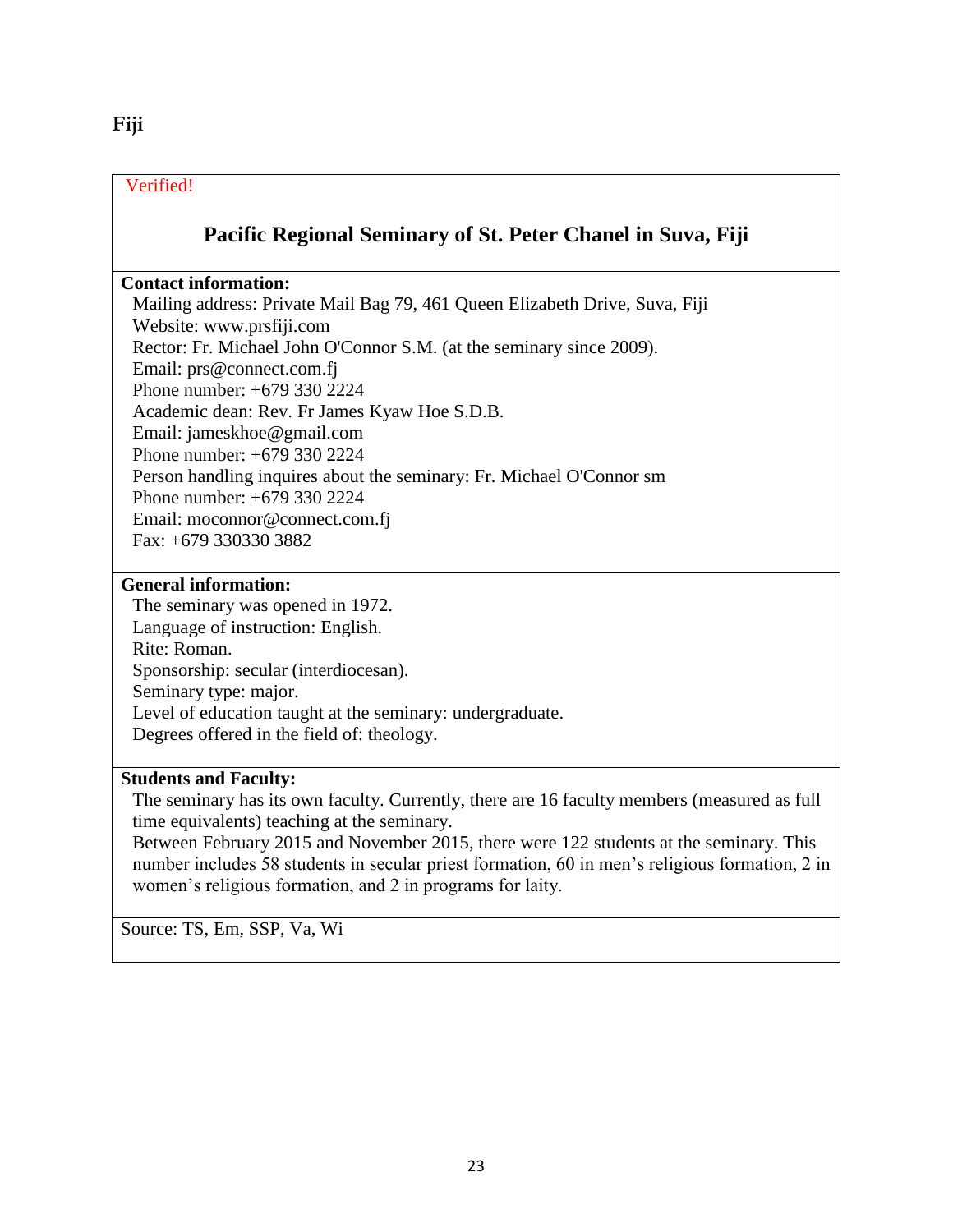# <span id="page-23-0"></span>**Kiribati**

# **St. Vianney in Tarawa &Nauru, Kiribati**

**Contact information:**  n/a

### **General information:**

Seminary type: minor.

# **Students and Faculty:**

n/a

Source: Va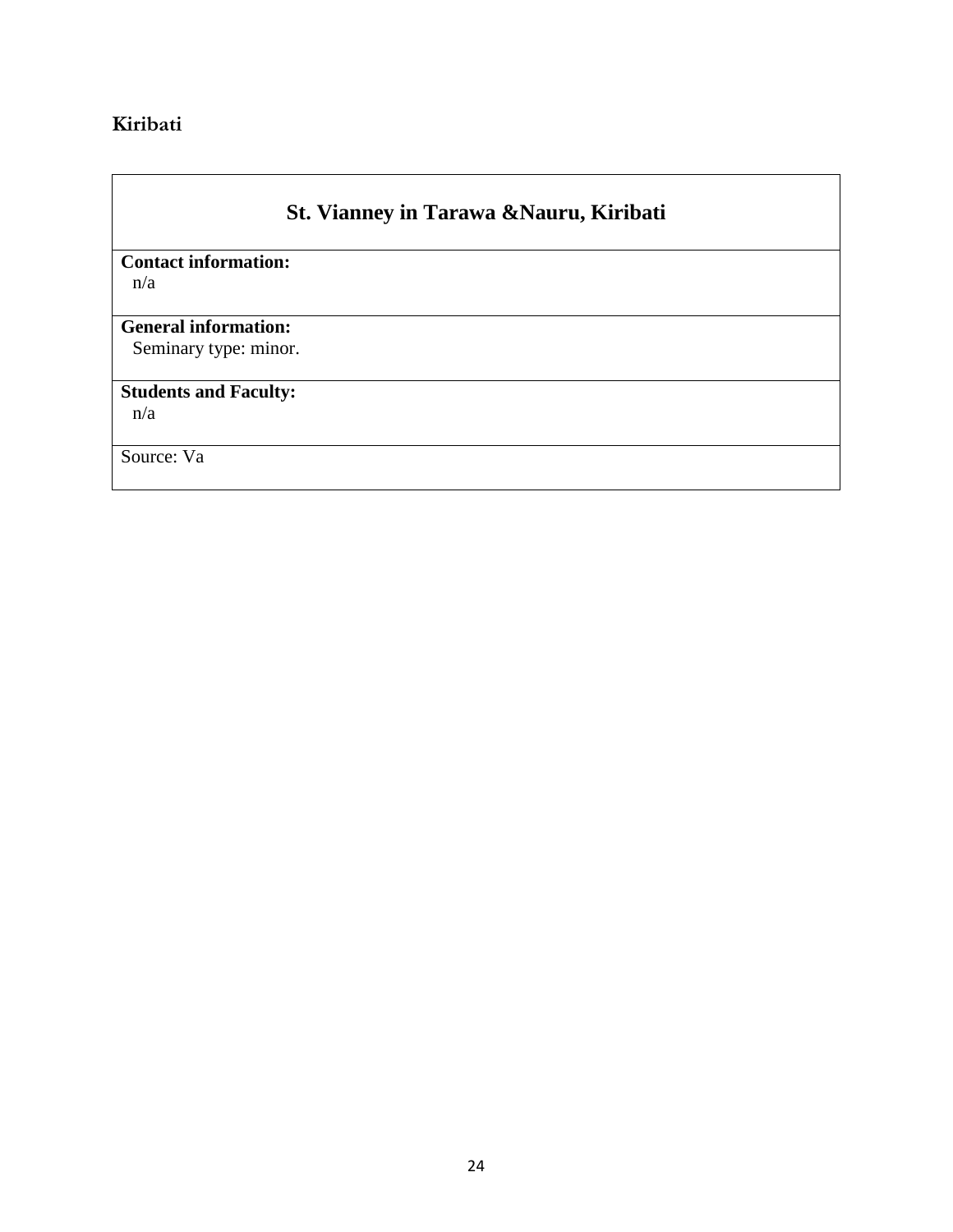# <span id="page-24-0"></span>**New Zealand**

# **Good Shepherd College in Auckland, New Zealand**

# **Contact information:**

n/a

### **General information:**

The seminary was opened in 2001.

# **Students and Faculty:**

n/a

Source: Wi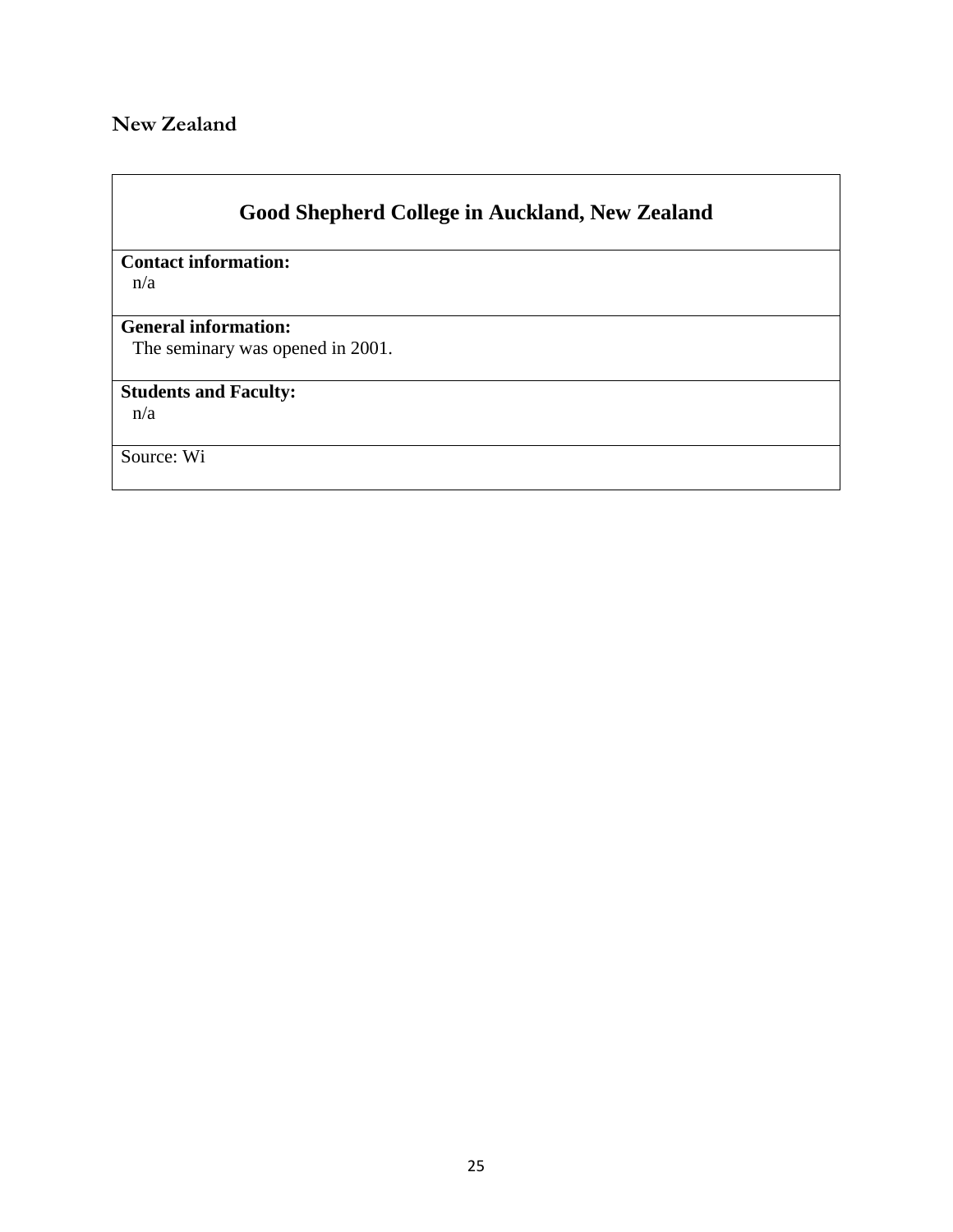# **Holy Cross Seminary in Auckland, New Zealand**

#### **Contact information:**

Mailing address: 44 Vermont St, PO Box 47406, Ponsonby, Auckland 1144, New Zealand Website: www.holycross.org.nz Rector: Fr Brendan Ward (at the seminary since 2014). Email: rector@holycross.org.nz Phone number: 6493605375 Academic dean: Mons Brendan Daly Email: brendan.daly@xtra.co.nz Phone number: 6493611053 Person handling inquires about the seminary: Mrs Anastasia Brown Phone number: 6493605375 Email: office@holycross.org.nz

#### **General information:**

The seminary was opened in 1998. Language of instruction: English. Rite: Roman. Sponsorship: secular (diocesan). Seminary type: major. Level of education taught at the seminary: undergraduate, graduate. Degrees offered in the field of: theology.

#### **Students and Faculty:**

The seminary relies on faculty of other institution(s) (Good Shepherd College PO Box 3440 Shortland St Auckland 1140 New Zealand ). Currently, there are 4 faculty members (measured as full time equivalents) teaching at the seminary. Between February 2015 and November 2015, there were 29 students at the seminary. This number includes 29 students in secular priest formation, 0 in men's religious formation, 0 in

women's religious formation, and 0 in programs for laity.

Source: TS, SSP, Wi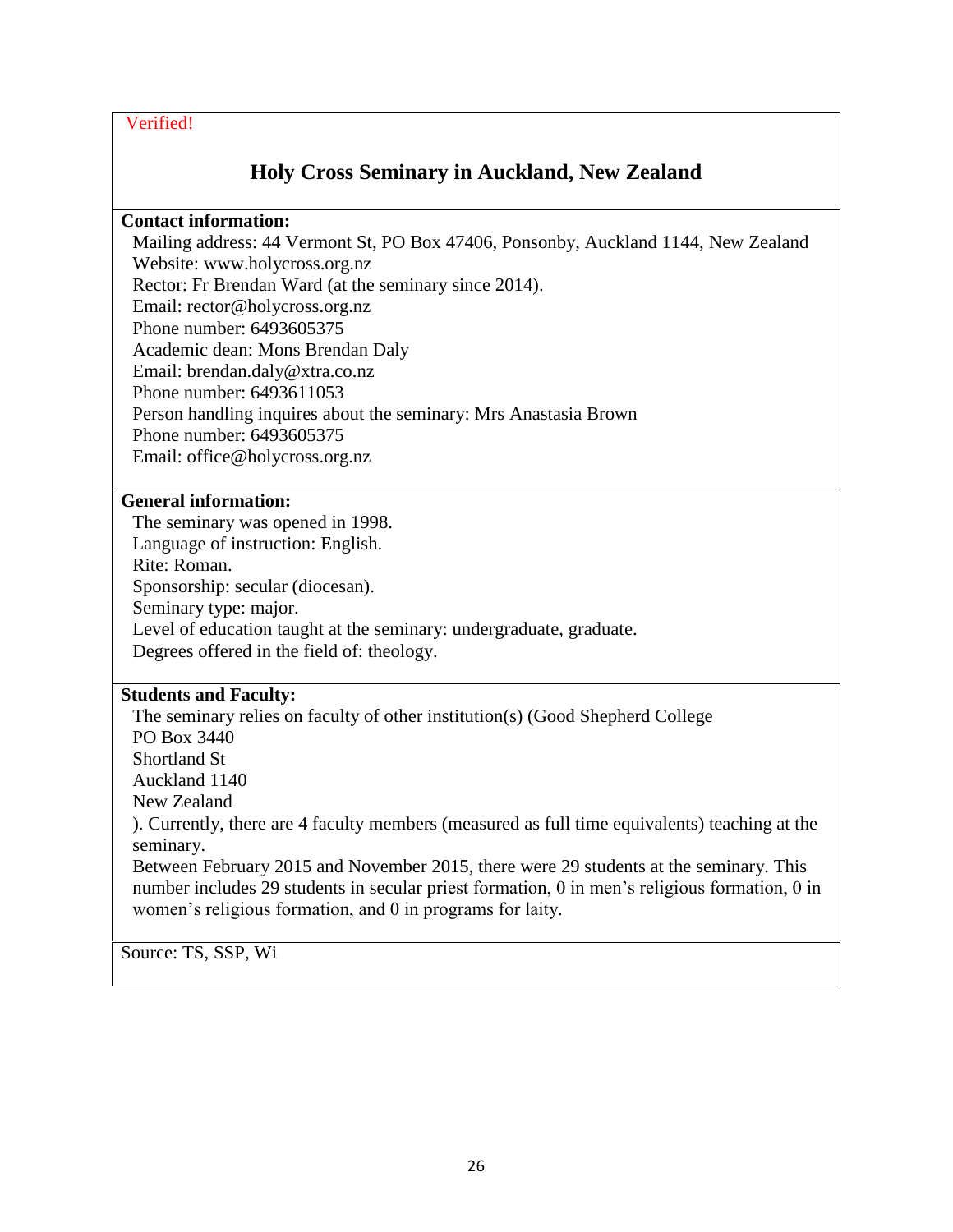## **Marist Seminary in Auckland, New Zealand**

**Contact information:** 

Mailing address: 10 Hopetoun St., Freemans Bay, Auckland 1011, New Zeland Website: www.maristseminary.org.nz/ Rector: Rev Peter McAfee SM Phone number: 64 9 360 0923 Email: petemca@yahoo.comwww.marists

#### **General information:**

The seminary was opened in 1889. Seminary type: major. Level of education taught at the seminary: graduate.

#### **Students and Faculty:**

n/a

Source: Other, SSP, Wi

# **Seminario Maggiore St. Paul in Auckland, New Zealand**

#### **Contact information:**

Mailing address: P.O. Box 6349, Wellesley Street, Auckland 1141, New Zeland Website: stpauls.org.nz/welcoming/contacting.aspx Rector: Rev.Peter John Jeffrey Phone number: 64 9 369 1262 Email: info@stpauls.org.nz

#### **General information:**

Seminary type: major. Level of education taught at the seminary: graduate.

#### **Students and Faculty:**

n/a

Source: Other, DD, SSP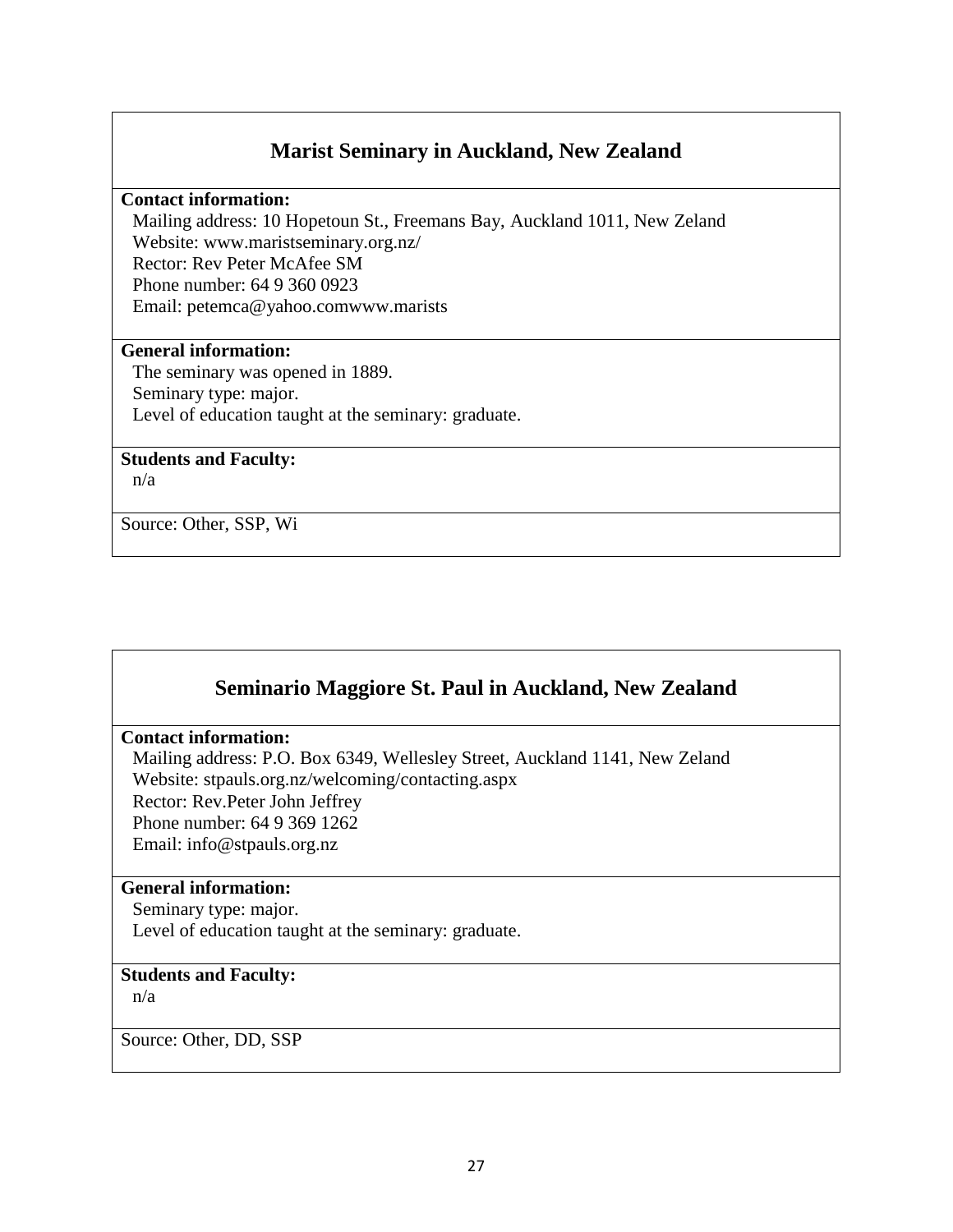# **Holy Cross in Dunedin, New Zealand**

**Contact information:**  n/a

### **General information:**

Sponsorship: religious (Lazarists). Seminary type: major. Level of education taught at the seminary: graduate.

#### **Students and Faculty:**

In 1950, there were 70 students at the seminary.

Source: AY

# **Holy Cross College in Mossgiel, New Zealand**

# **Contact information:**

n/a

### **General information:**

Sponsorship: secular.

Level of education taught at the seminary: graduate.

### **Students and Faculty:**

n/a

Source: CE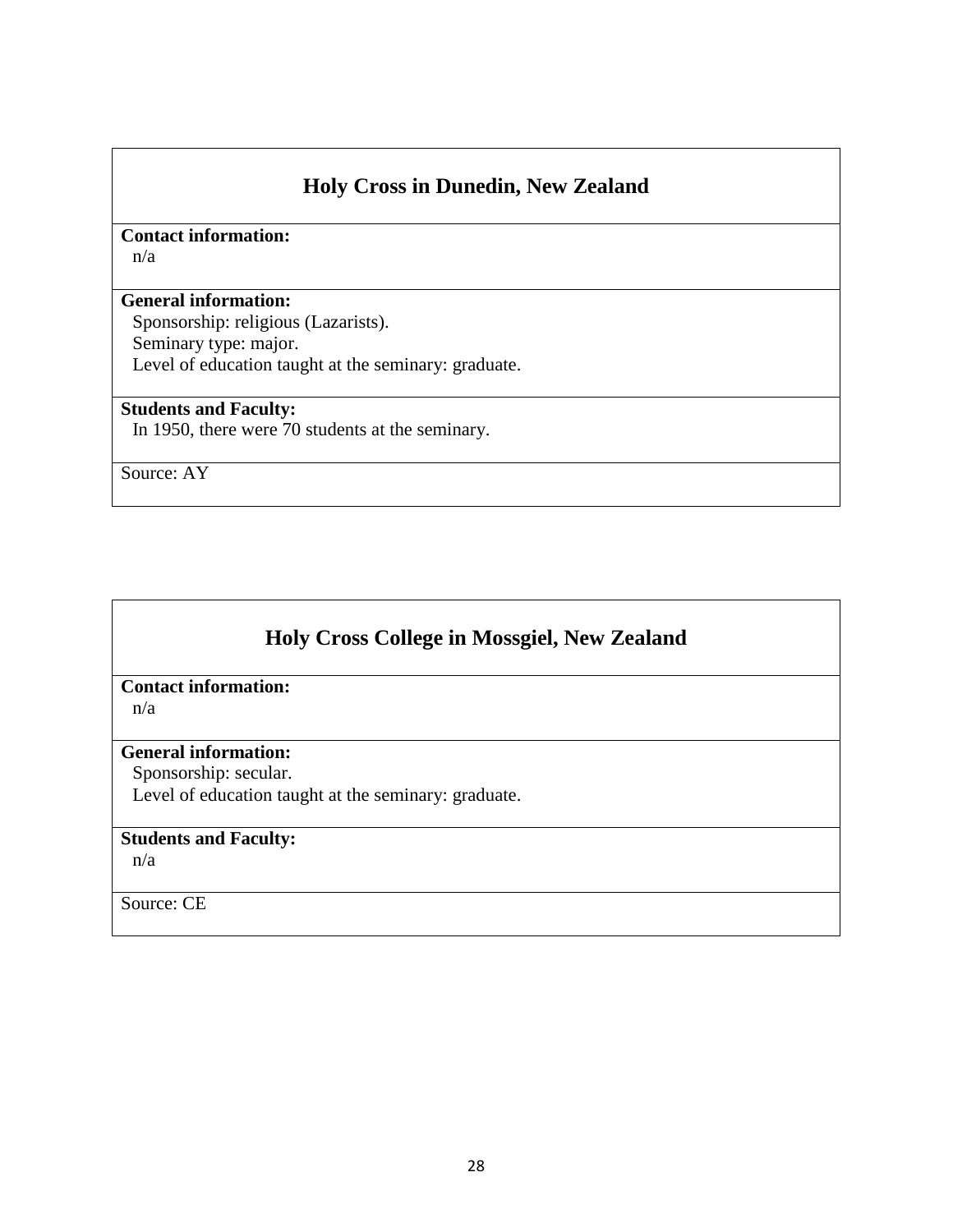# **St. Patrick's College in Wellington, New Zealand**

# **Contact information:**

n/a

### **General information:**

Sponsorship: religious (Marist Fathers). Level of education taught at the seminary: graduate.

### **Students and Faculty:**

In 1912, there were 140 students at the seminary.

Source: CE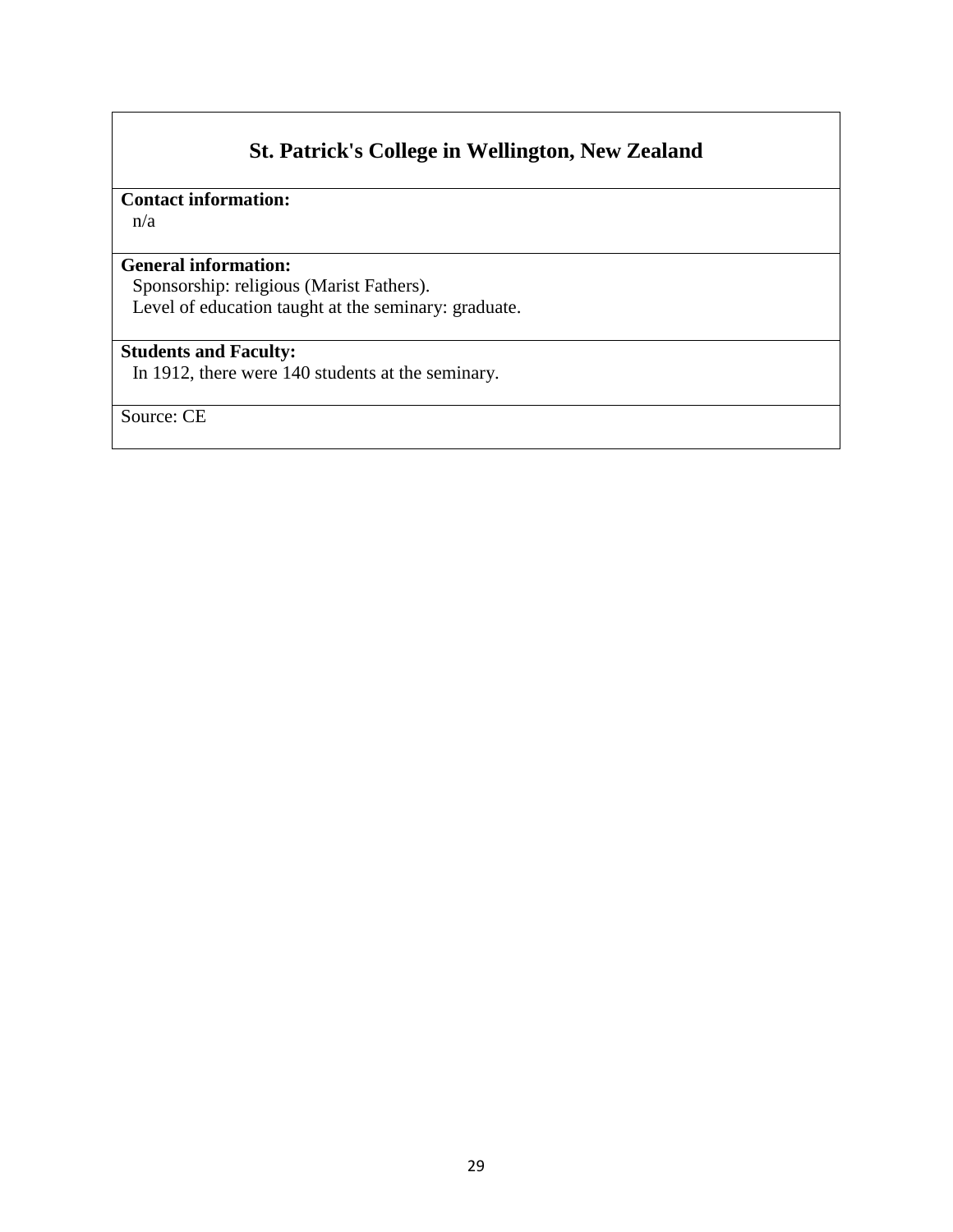### <span id="page-29-0"></span>**Papua New Guinea**

# **Capuchin College in Papua New Guinea**

**Contact information:**  Rector: Fr. Joseph Kiagho OFMCap Email: yosefkgh@yahoo.com

### **General information:**

#### **Students and Faculty:**

The seminary relies on faculty of other institution(s) (Catholic Theological Institute, Bomana).

Source: Em

# **De Boismenu College in Papua New Guinea**

**Contact information:**  Rector: Fr. Gerry Savian MSC Email: deboismenucollege@gmail.com

#### **General information:**

#### **Students and Faculty:**

The seminary relies on faculty of other institution(s) (Catholic Theological Institute, Bomana).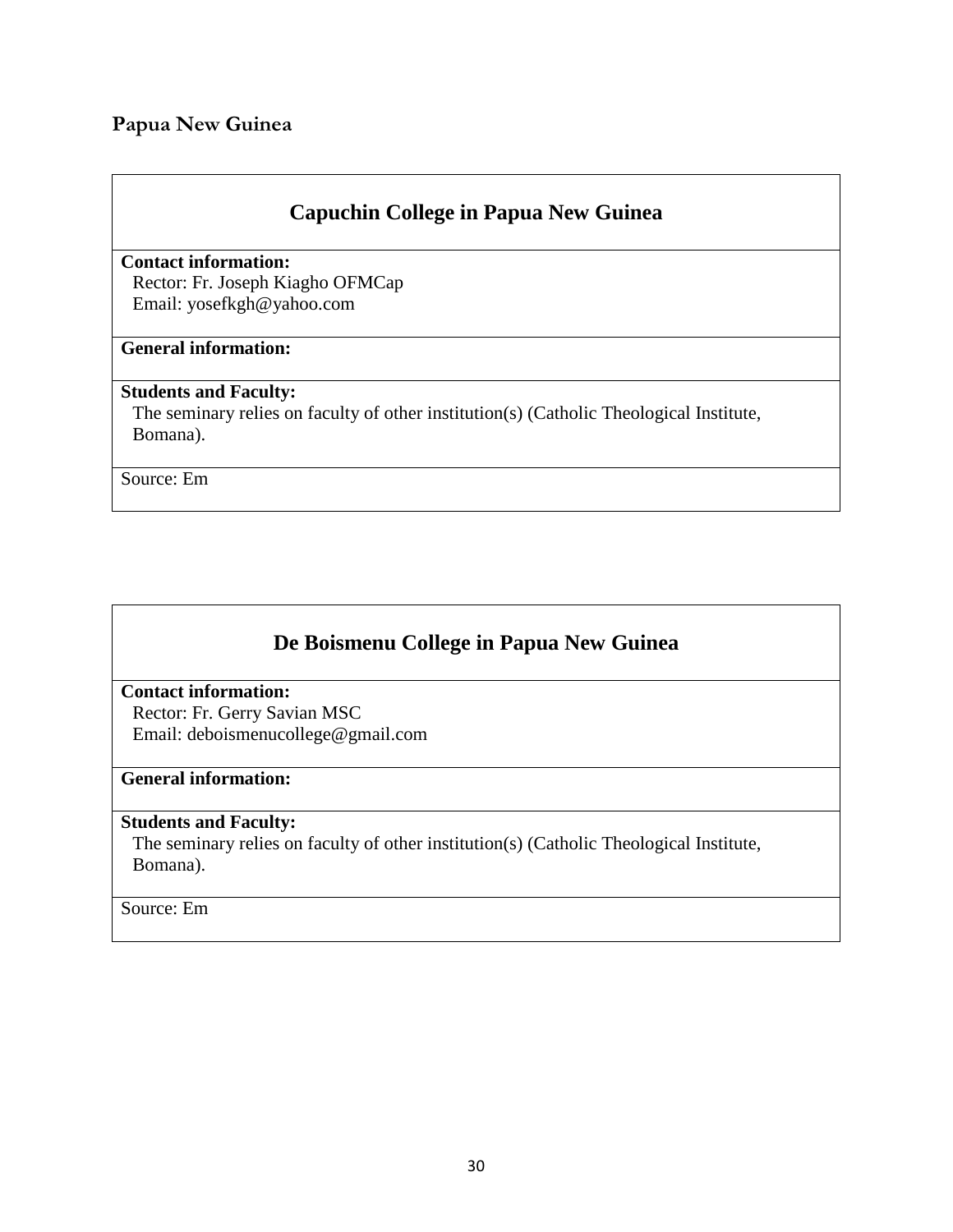# **Divine Word College in Papua New Guinea**

**Contact information:**  Rector: Fr. George Ryfa SVD

Email: dwcrector@gmail.com

### **General information:**

### **Students and Faculty:**

The seminary relies on faculty of other institution(s) (Catholic Theological Institute, Bomana).

Source: Em

# **Dominican College in Papua New Guinea**

#### **Contact information:**

Rector: Fr. Martin Wallace OP Email: martin.wallace@op.org.au

#### **General information:**

#### **Students and Faculty:**

The seminary relies on faculty of other institution(s) (Catholic Theological Institute, Bomana).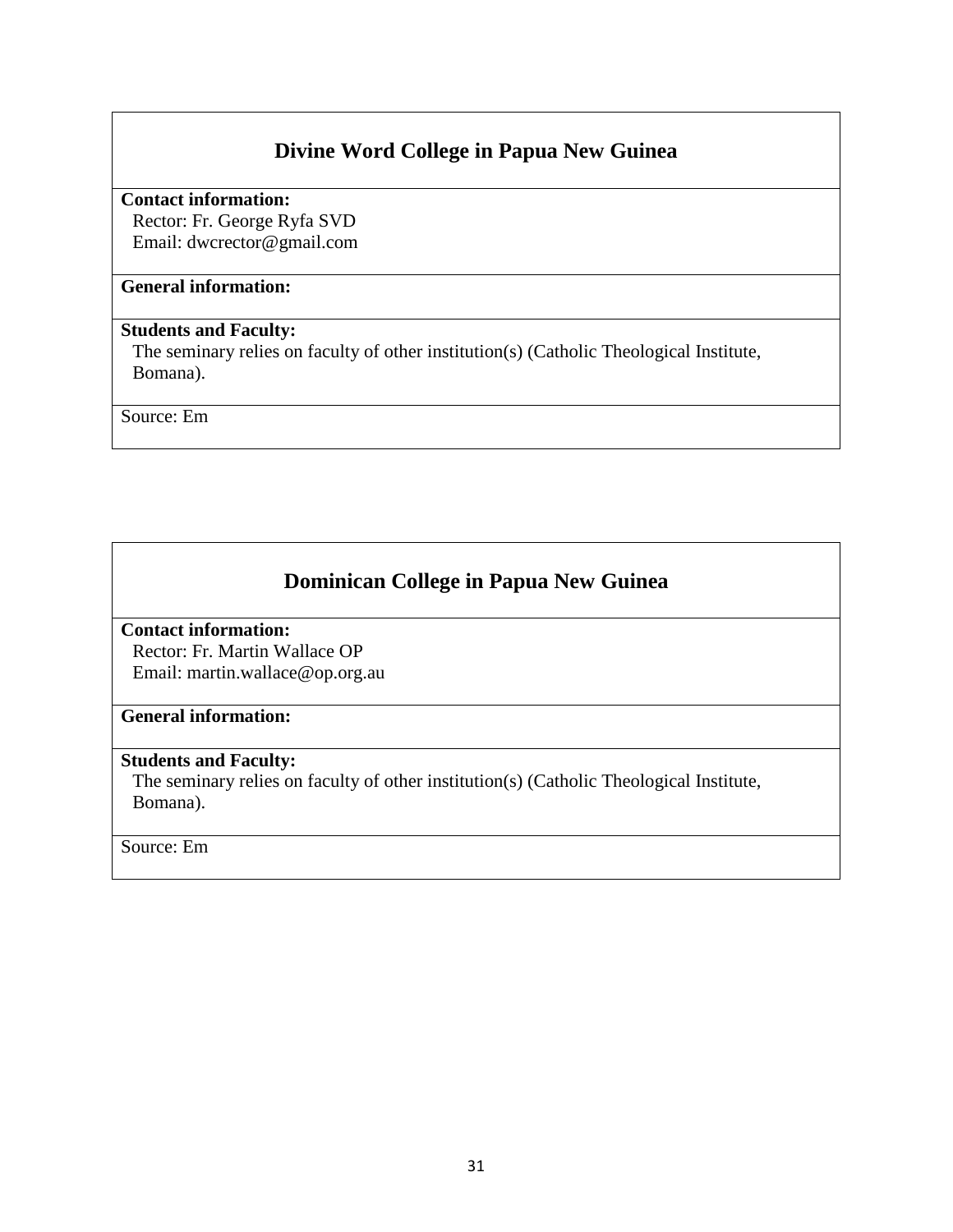# **Franciscan College in Papua New Guinea**

**Contact information:** 

Rector: Fr. Norbert Anzac OFM Email: norbofm@gmail.com

### **General information:**

### **Students and Faculty:**

The seminary relies on faculty of other institution(s) (Catholic Theological Institute, Bomana).

Source: Em

# **Passionist College in Papua New Guinea**

### **Contact information:**

Rector: Fr. John Auram CP Email: ajaweicp@gmail.com

### **General information:**

#### **Students and Faculty:**

The seminary relies on faculty of other institution(s) (Catholic Theological Institute, Bomana).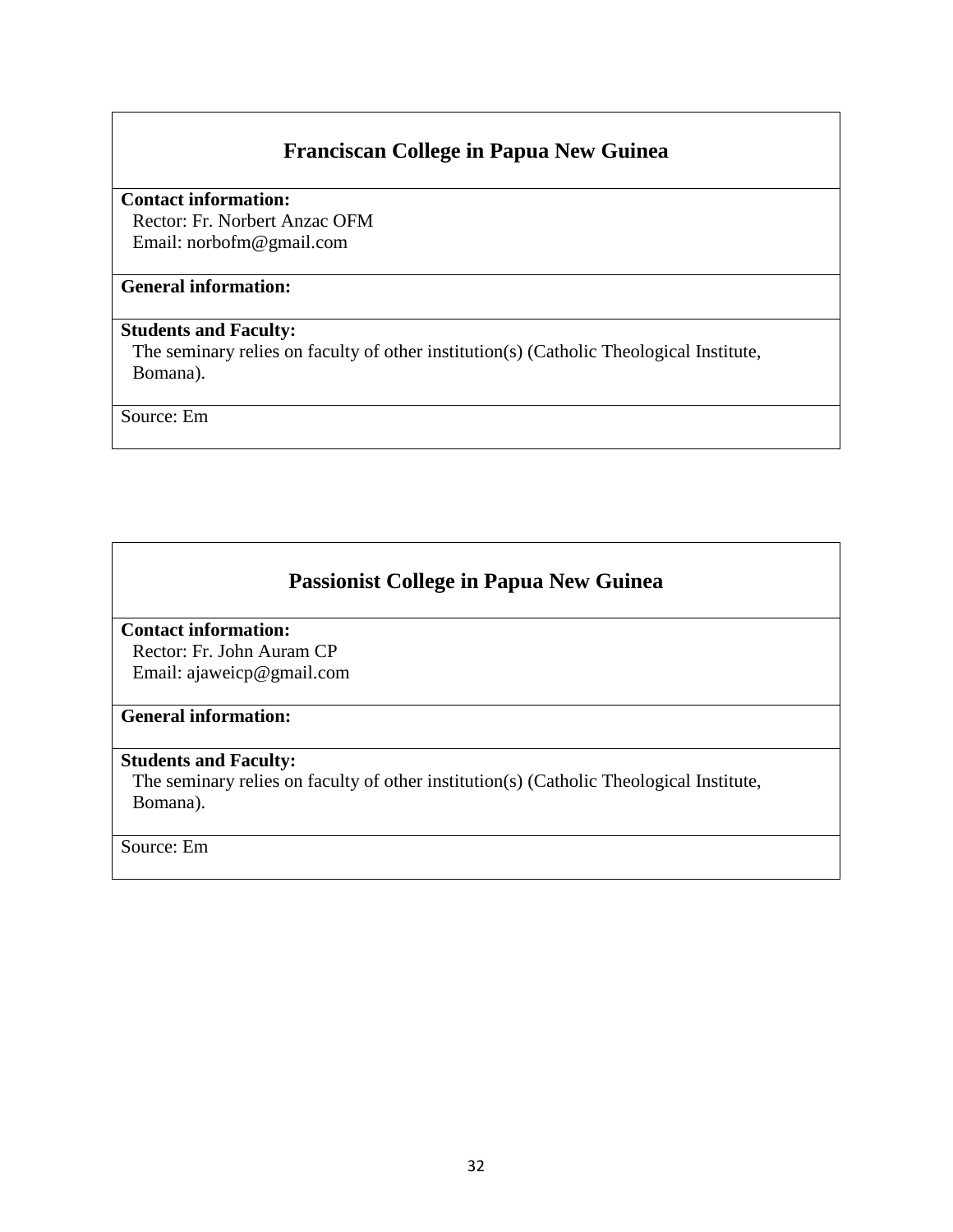# **Savio Haus Seminary in Papua New Guinea**

**Contact information:** 

Rector: Fr. Pankaj Xalxo SDB Email: sdbpan@gmail.com

# **General information:**

### **Students and Faculty:**

The seminary relies on faculty of other institution(s) (Catholic Theological Institute, Bomana).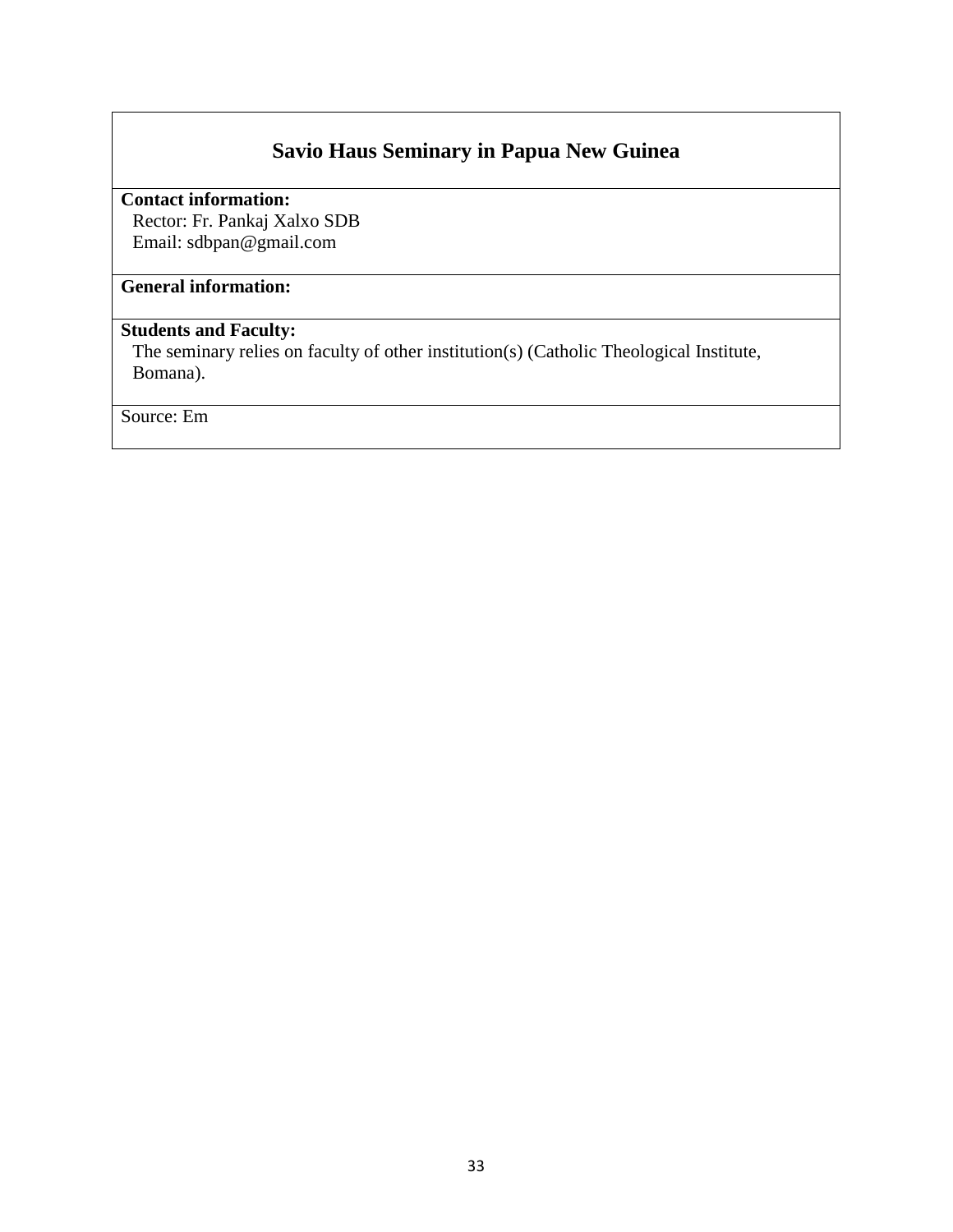# **Good Shepherd Seminary in Banz, Papua New Guinea**

### **Contact information:**

Mailing address: P.O. Box 53, Banz, WHP, 283, Papua New Guinea Rector: Fr. Paul Sundu (at the seminary since 2015). Email: gsrector@gmail.com Phone number: 6755462376 Academic dean: Mr. Michael Epri Email: gssdean53@gmail.com Phone number: 6755462306 Person handling inquires about the seminary: Father Paul Sundu Phone number: 6755462376 Email: gsherpherdsem@gmail.com Fax: 6755462317

### **General information:**

The seminary was opened in 1992. Language of instruction: English. Rite: Roman. Sponsorship: secular (interdiocesan). Seminary type: major. Level of education taught at the seminary: pre-theology, graduate. Degrees offered in other fileds than philosophy, theology, or cannon law.

### **Students and Faculty:**

The seminary has its own faculty. Currently, there are 5 faculty members (measured as full time equivalents) teaching at the seminary.

Between February 2015 and November 2015, there were 25 students at the seminary. This number includes 25 students in secular priest formation, 0 in men's religious formation, 0 in women's religious formation, and 0 in programs for laity.

Source: TS, SSP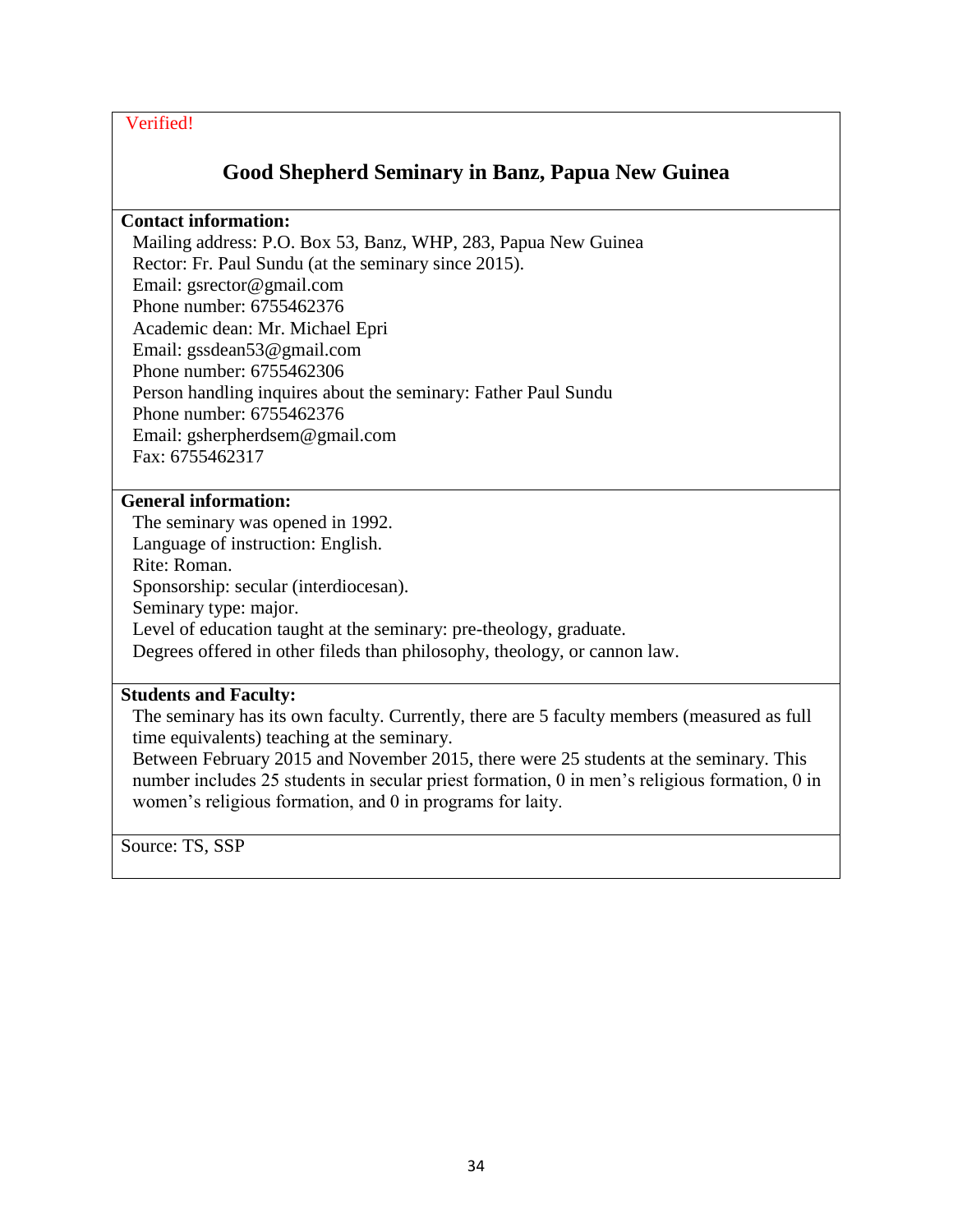### **Holy Spirit Regional Seminary in Boroko, Papua New Guinea**

#### **Contact information:**

Mailing address: P.O. Box 1717, Boroko NCD 111, Boroko, Papua New Guinea Website: http://hospipg.blogspot.com/ Rector: Very Rev. Peter Artiken Email: tendej@gmail.com Phone number: 00675-328-1025 Email: mikemce@datec.net.pg Fax: 00675-328-1236

#### **General information:**

Seminary type: major. Level of education taught at the seminary: graduate.

#### **Students and Faculty:**

n/a

Source: Other, Em, DD, SSP, Va

# **Seminario Propedeutico Tuias in Kavieng, Papua New Guinea**

#### **Contact information:**

Mailing address: P.O. Box 49 New Ireland Province, Kavieng, Papua New Guinea Rector: H.E. Msgr. Kiapseni Ambrose, M.S.C.

#### **General information:**

Seminary type: minor. Level of education taught at the seminary: secondary.

#### **Students and Faculty:**

n/a

Source: DD, SSP, Va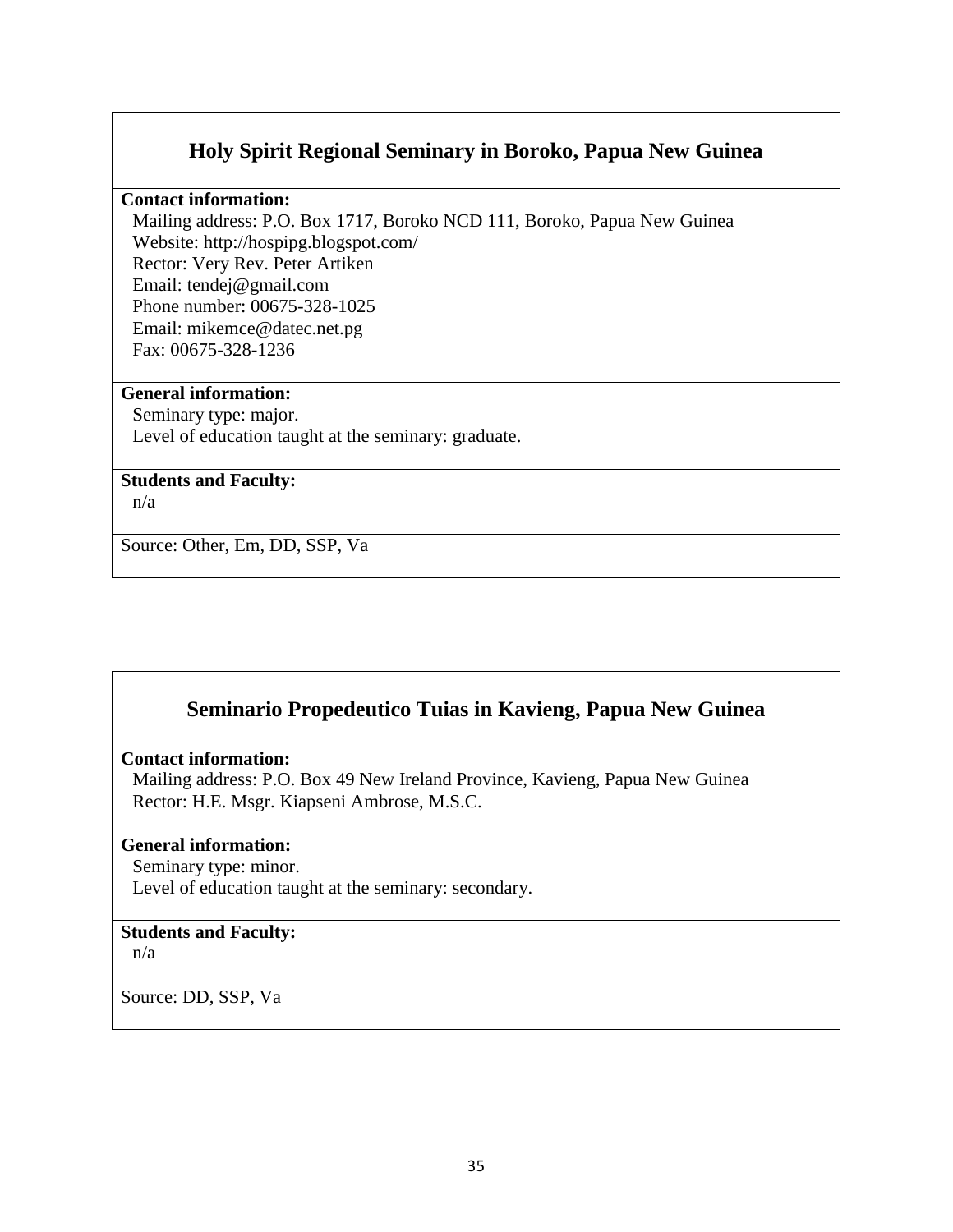# **Sacred Heart Interdiocesan Seminary - Rapolo, Kokopo, E.N.B.P. - Papua New Guinea in Kokopo, Papua New Guinea**

#### **Contact information:**

Mailing address: P.O. Box 361, Kokopo, E.N.B.P. 613, Papua New Guinea The seminary is located in a dependent territory. Website: http://www.archdioceseofrabaul.com/formation-centres Rector: Fr. John Cabrido (at the seminary since 2014). Email: keoni728@yahoo.com Phone number: 675 71619010 Academic dean: Felciano Leonardo Jr. Phone number: 675 9829452 Person handling inquires about the seminary: John Bosco Kikipai Phone number: 675 9829425 Fax: 675 9829450

### **General information:**

The seminary was opened in 1992. Language of instruction: English. Rite: Western. Sponsorship: secular (interdiocesan). Seminary type: major. Level of education taught at the seminary: pre-theology, graduate. Degrees offered in the field of: philosophy.

#### **Students and Faculty:**

The seminary has its own faculty. Currently, there are 5 faculty members (measured as full time equivalents) teaching at the seminary.

Between February 2015 and November 2015, there were 25 students at the seminary. This number includes 25 students in secular priest formation, 0 in men's religious formation, 0 in women's religious formation, and 0 in programs for laity.

Source: TS, SSP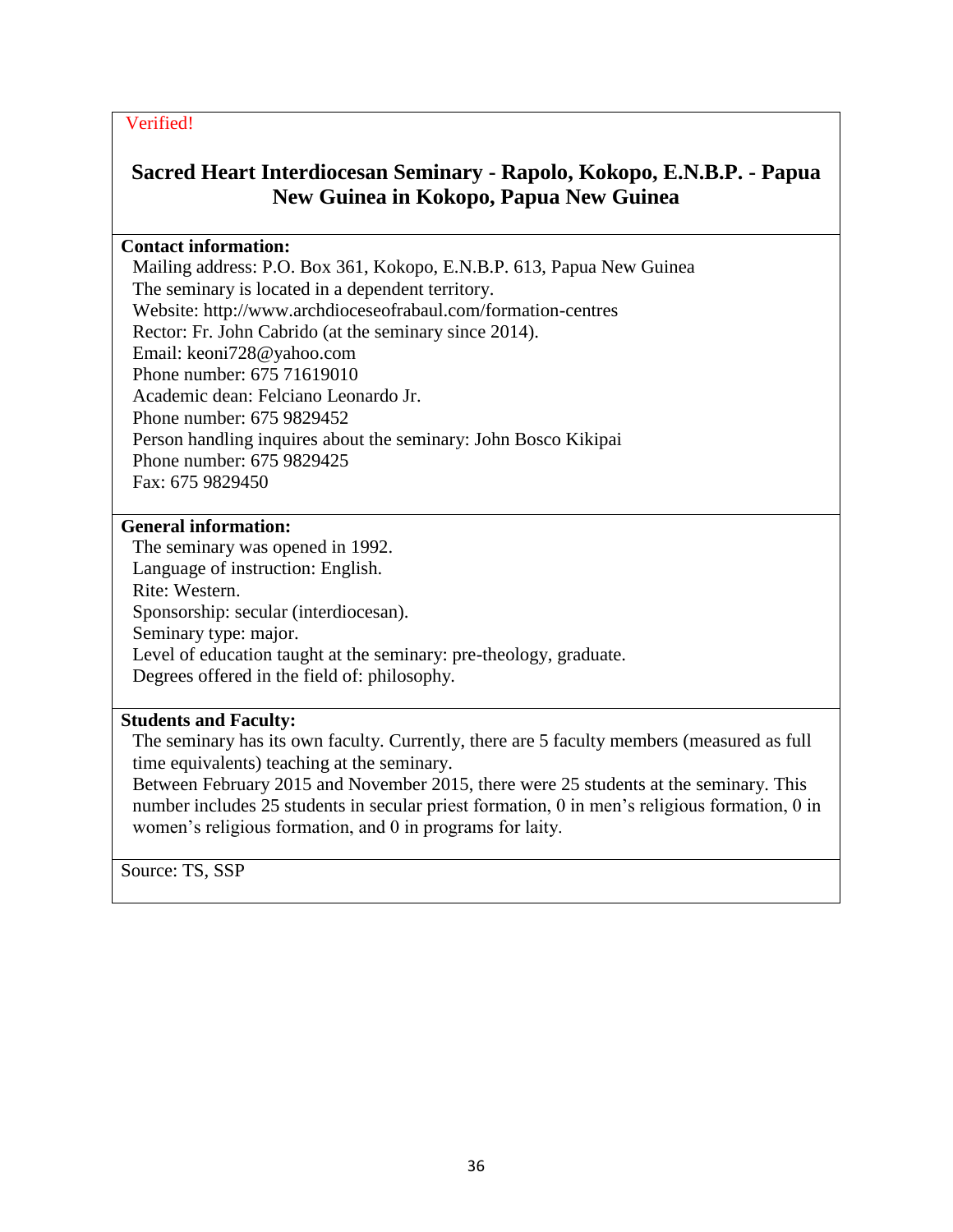# **St. Fidelis in Madang, Papua New Guinea**

# **Contact information:**

n/a

### **General information:**

Seminary type: minor.

# **Students and Faculty:**

n/a

Source: Va

# **Good Shepherd in Mount Hagen, Papua New Guinea**

**Contact information:** 

n/a

# **General information:**

Seminary type: major. Level of education taught at the seminary: graduate.

### **Students and Faculty:**

n/a

Source: Va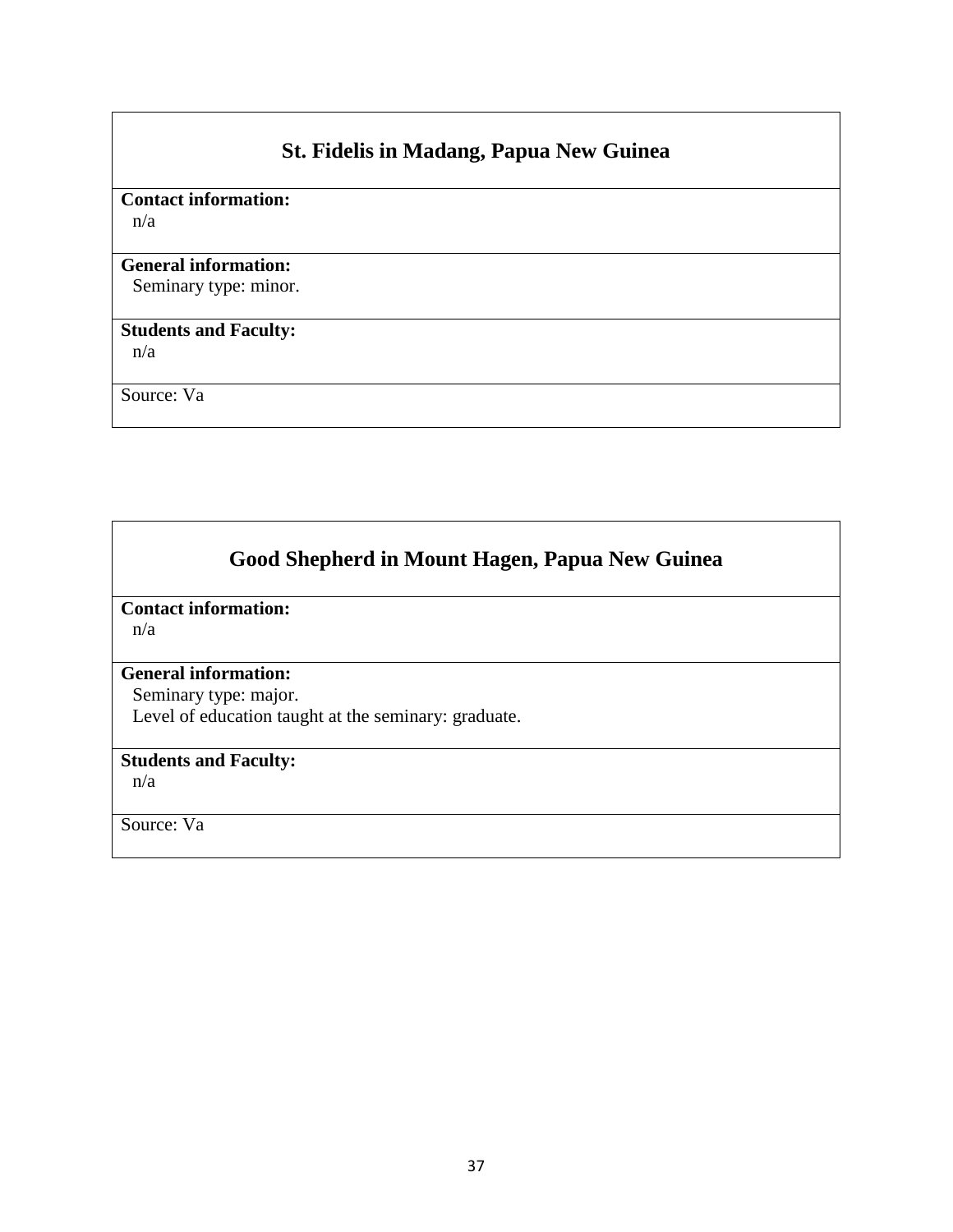# **Seminario Maggiore Catholic Theology Institute in Port Moresby, Papua New Guinea**

#### **Contact information:**

Mailing address: P.O. Box 2556, Boroko, N.C.D., 111, Port Moresby, Papua New Guinea Website: http://www.cti.ac.pg/ Rector: President Rev. Joseph Vnuk, OP Phone number: 675-328-1370 Email: holsem@daltron.com.pg; president@cti.ac.pg Fax: 675-328-1325

#### **General information:**

Seminary type: major. Level of education taught at the seminary: graduate.

#### **Students and Faculty:**

n/a

Source: Other, DD, SSP

# **Catholic Theological Institute in Port Moresby, Papua New Guinea**

#### **Contact information:**

n/a

#### **General information:**

Seminary type: major.

Level of education taught at the seminary: graduate.

### **Students and Faculty:**

n/a

Source: Em, Va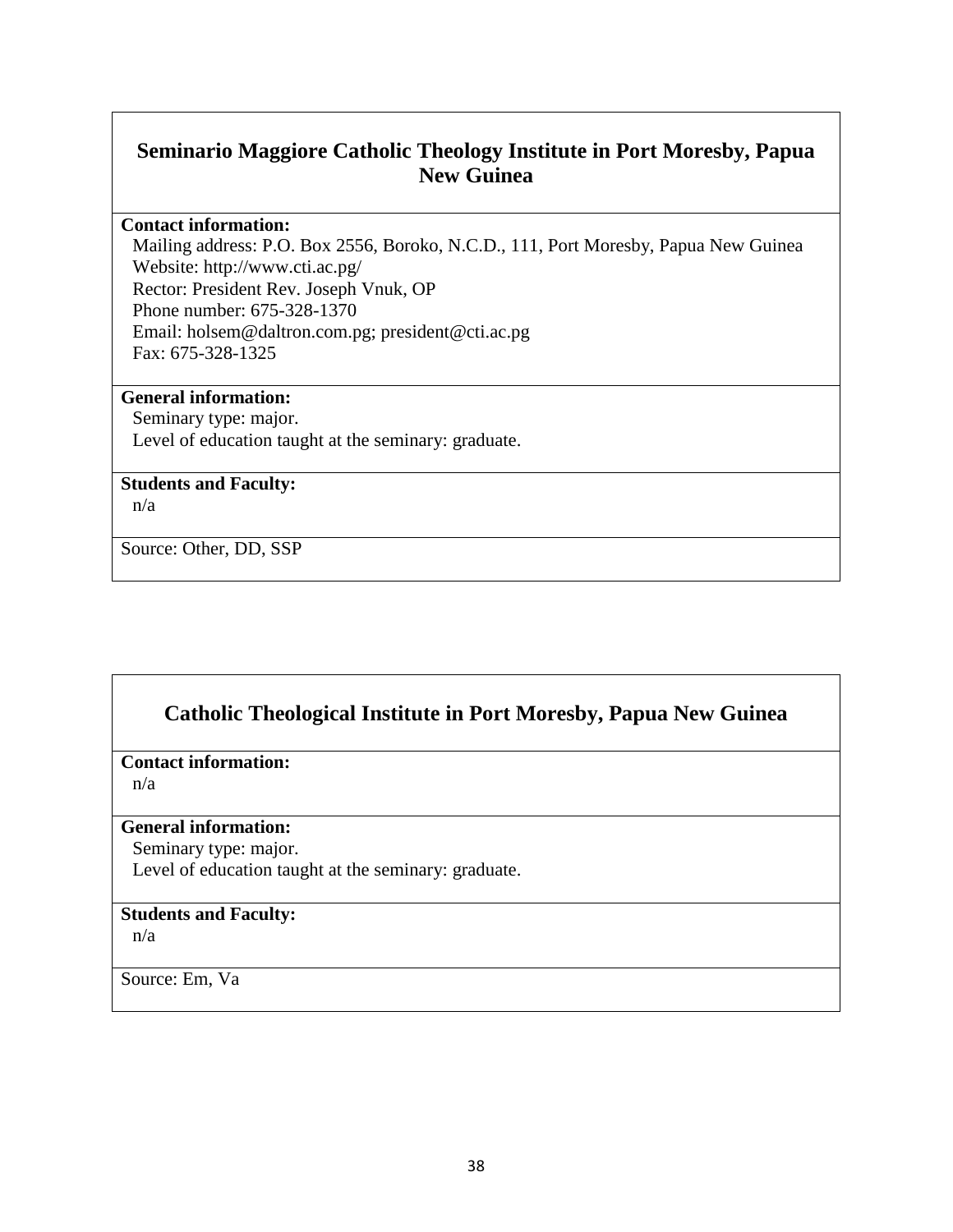# **Cti - Catholic Theological Institute in Port Moresby, Papua New Guinea**

### **Contact information:**

Mailing address: P.O. Box , Port Moresby, Papua New Guinea

### **General information:**

## **Students and Faculty:**

n/a

Source: TS

# **Holy Spirit Bomana in Port Moresby, Papua New Guinea**

**Contact information:** 

n/a

#### **General information:**

Seminary type: major. Level of education taught at the seminary: graduate.

### **Students and Faculty:**

n/a

Source: Va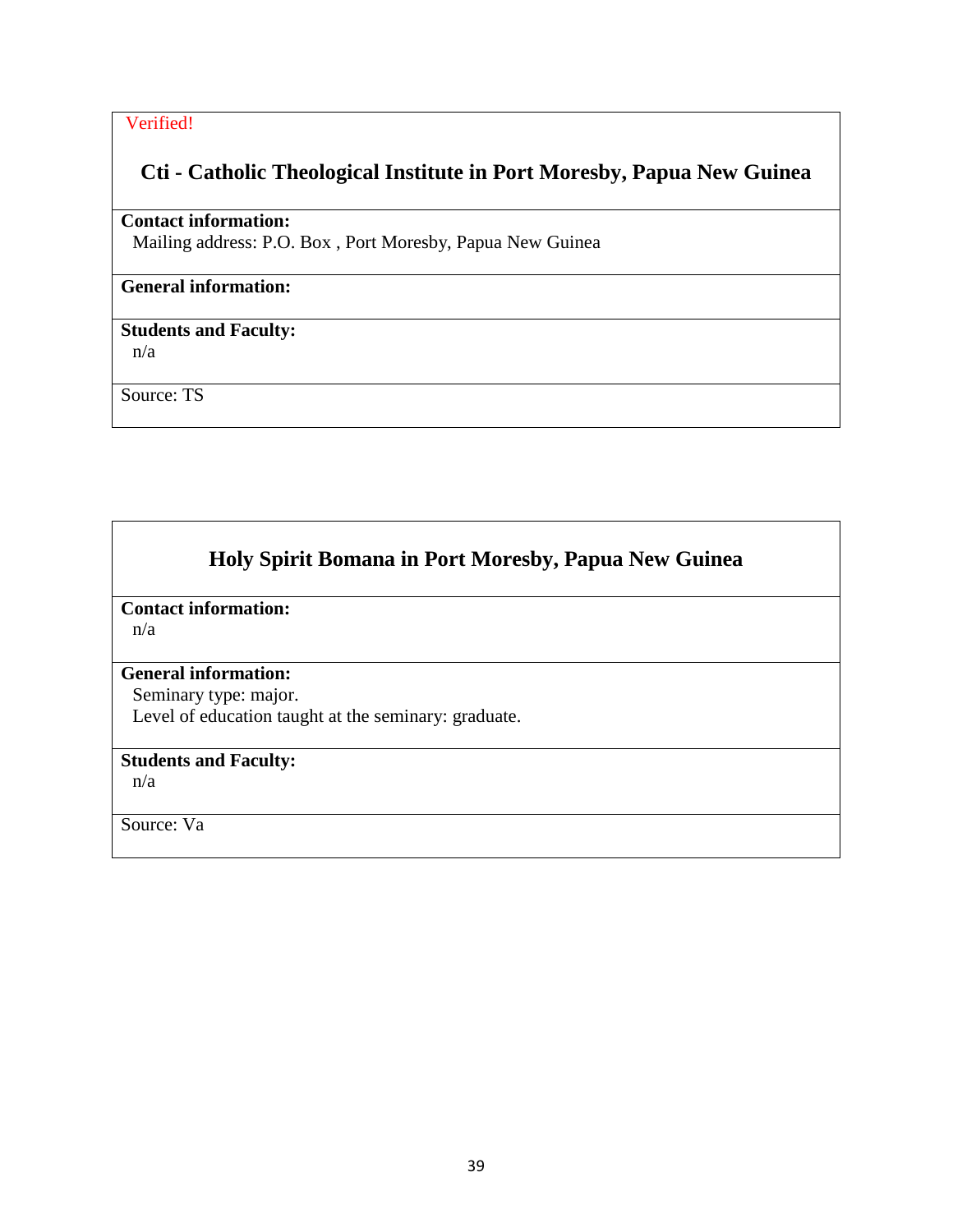# **Lannuzel in Rabaul, Papua New Guinea**

### **Contact information:**

n/a

#### **General information:**

Seminary type: major. Level of education taught at the seminary: graduate.

### **Students and Faculty:**

n/a

Source: Va

# **Sacred Heart Rapolo in Rabaul, Papua New Guinea**

# **Contact information:**

n/a

### **General information:**

Seminary type: major.

Level of education taught at the seminary: graduate.

# **Students and Faculty:**

n/a

Source: Em, Va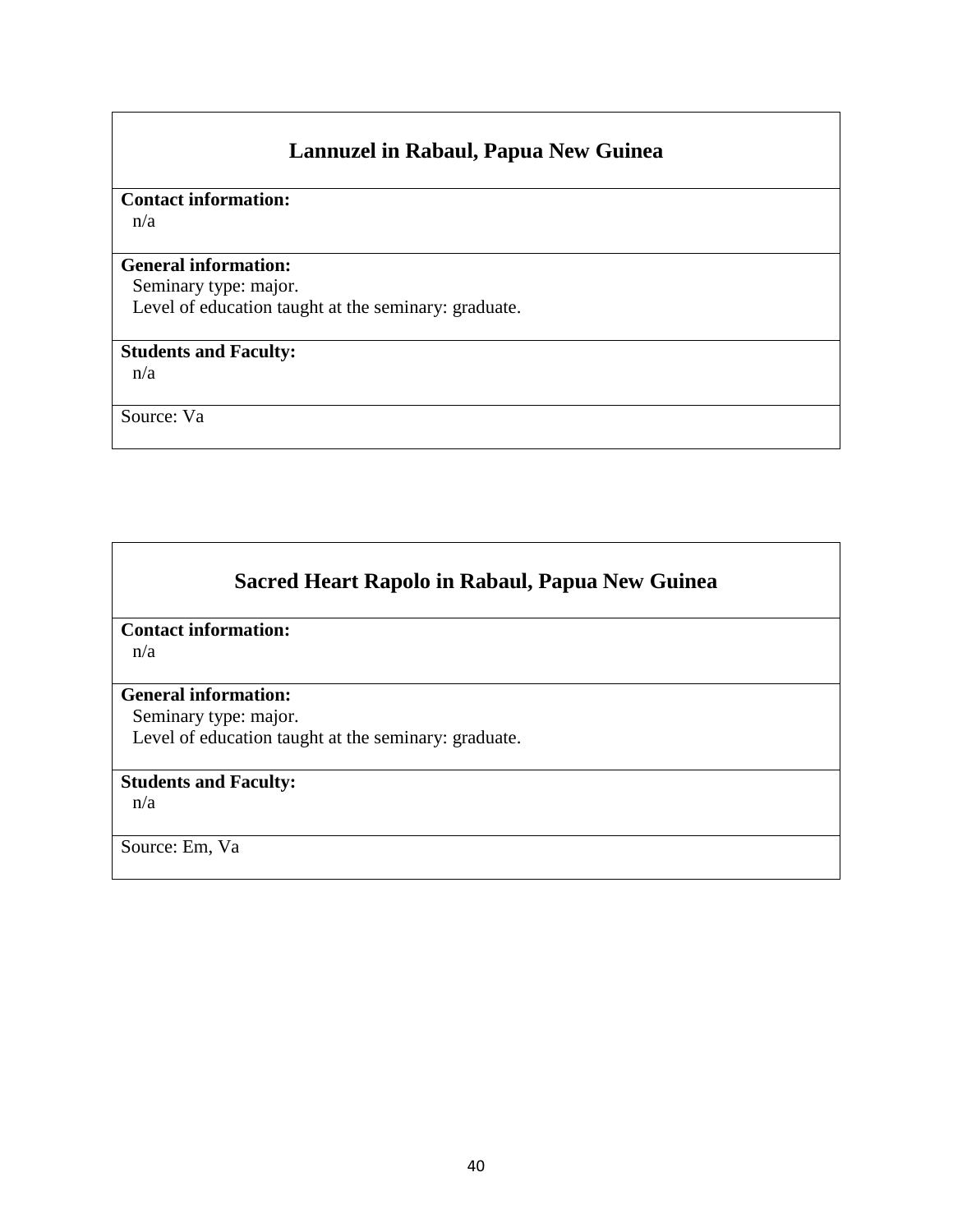# **St. Peter Chanel in Rabaul, Papua New Guinea**

# **Contact information:**

n/a

### **General information:**

Seminary type: minor.

# **Students and Faculty:**

n/a

Source: Va

# **St. Charles Borromeo Major Seminary in Vanimo, Papua New Guinea**

# **Contact information:**

Mailing address: C/o P.O. BOX 256, Vanimo, Papua New Guinea

## **General information:**

Seminary type: major. Level of education taught at the seminary: graduate.

### **Students and Faculty:**

n/a

Source: SSP, Va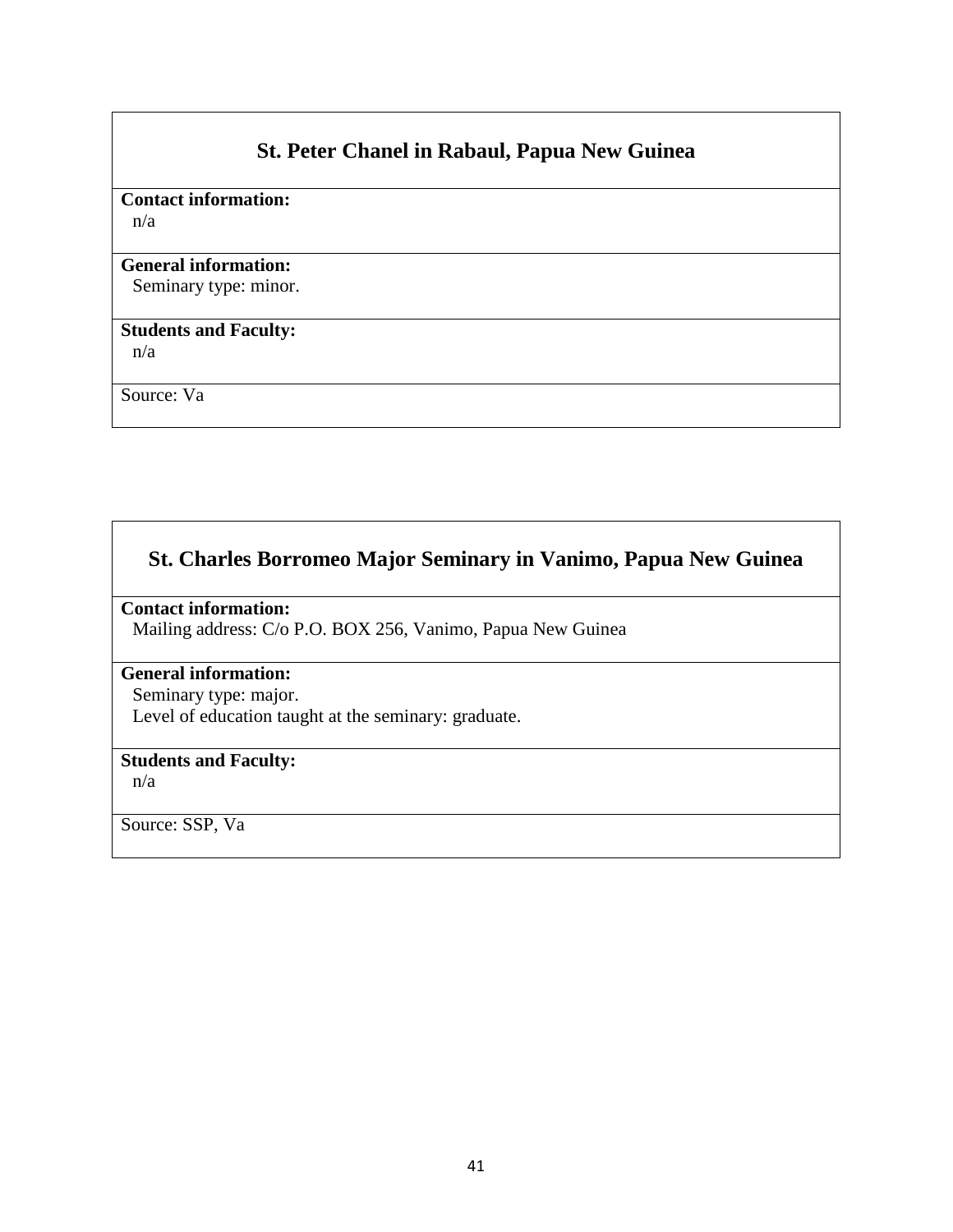# **St. John Vianney in Vanimo, Papua New Guinea**

# **Contact information:**

n/a

### **General information:**

Seminary type: minor.

## **Students and Faculty:**

n/a

Source: Va

# **St. John's Seminary on Kairiru Island in Wewak, Papua New Guinea**

### **Contact information:**

Mailing address: C/o P.O. Box 107, Wewak, Papua New Guinea Rector: H.E. Msgr. Kalisz Raymond, Svd

### **General information:**

Seminary type: major. Level of education taught at the seminary: graduate.

# **Students and Faculty:**

n/a

Source: SSP, Va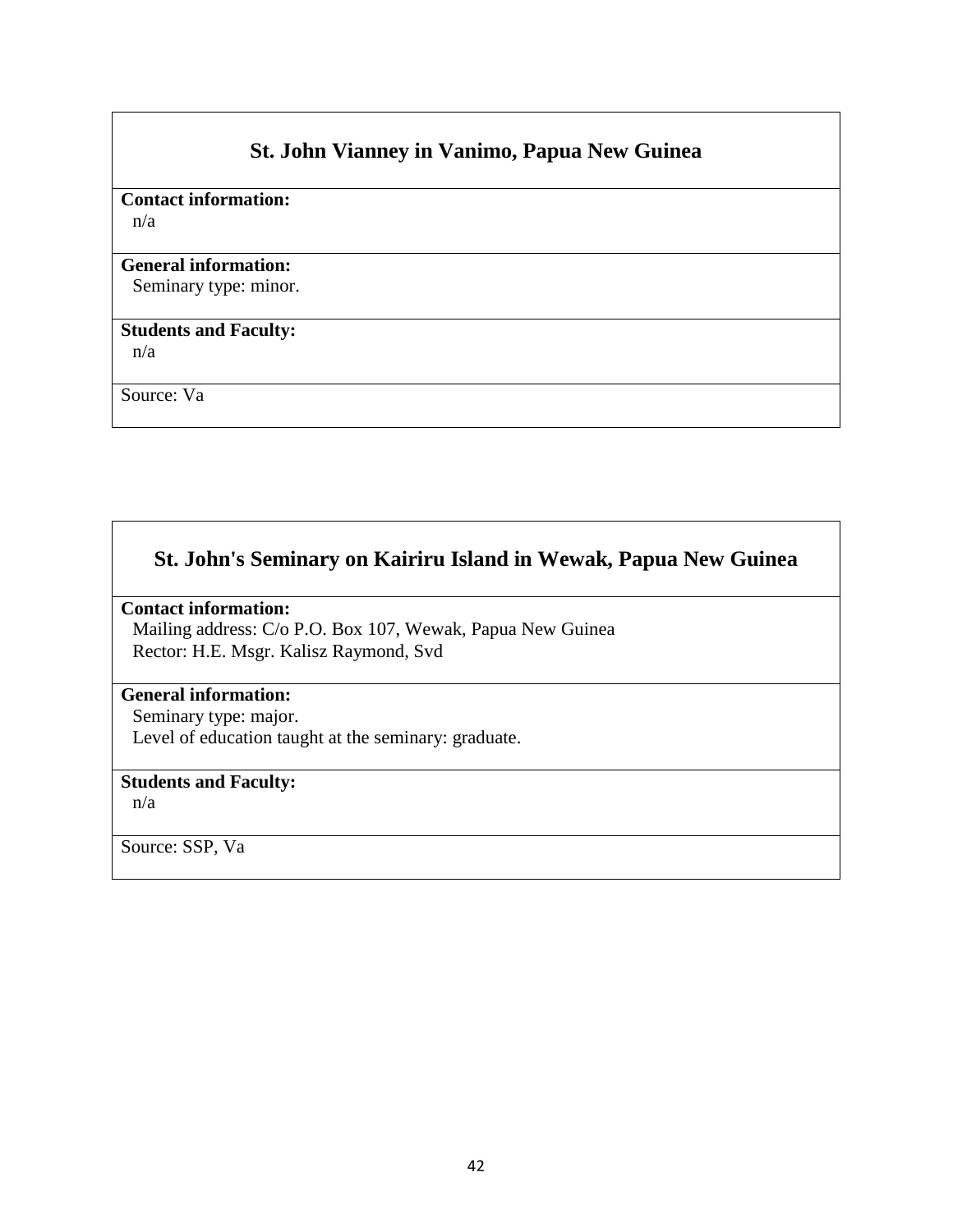# <span id="page-42-0"></span>**Samoa**

# **Moamoa College in Samoa-Apia, Samoa**

**Contact information:**  n/a

## **General information:**

Seminary type: minor.

# **Students and Faculty:**

n/a

Source: Va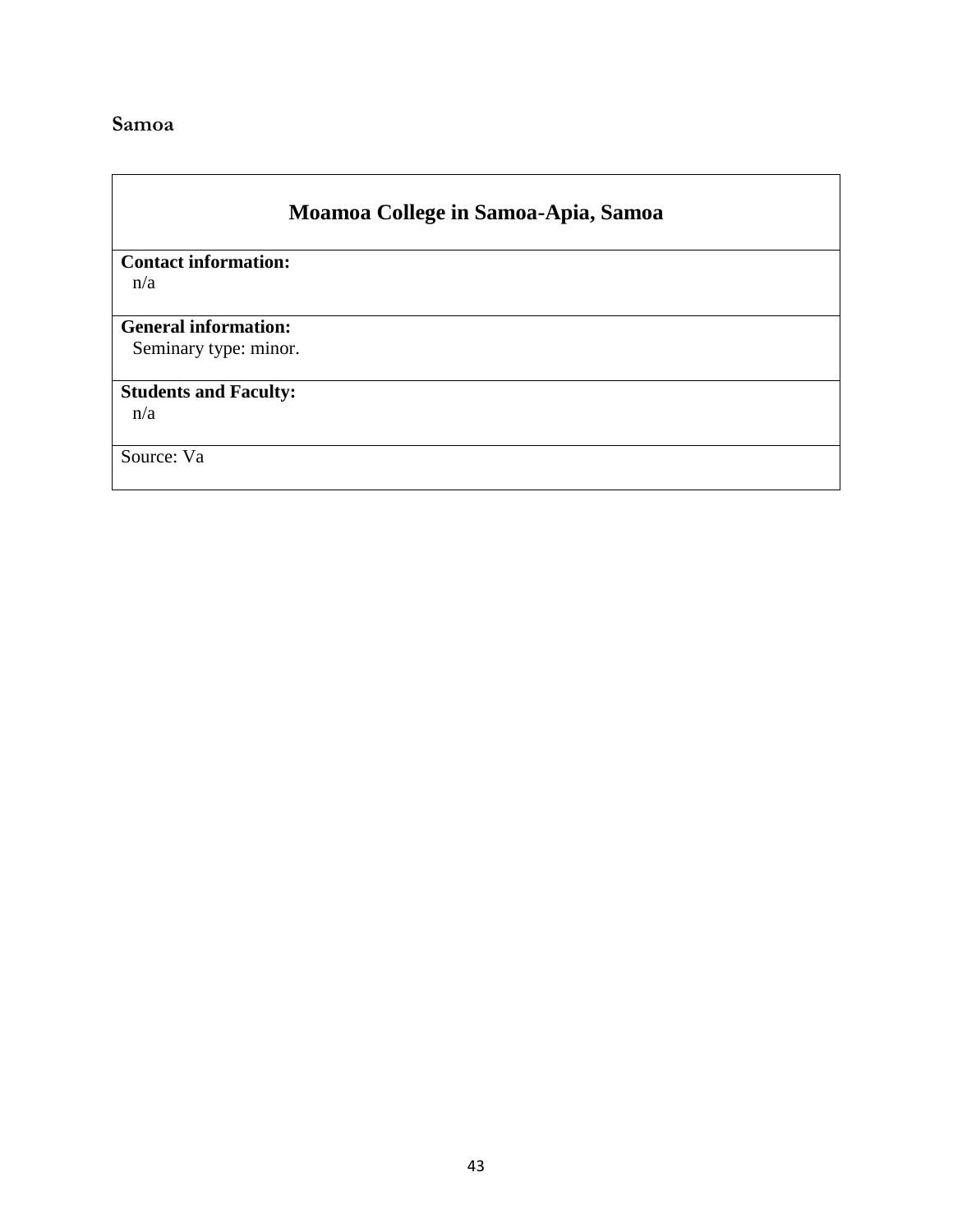# <span id="page-43-0"></span>**Solomon Islands**

# **Holy Name Of Mary in Honiara, Solomon Islands**

**Contact information:** 

n/a

#### **General information:**

Seminary type: major.

Level of education taught at the seminary: graduate.

## **Students and Faculty:**

n/a

Source: Va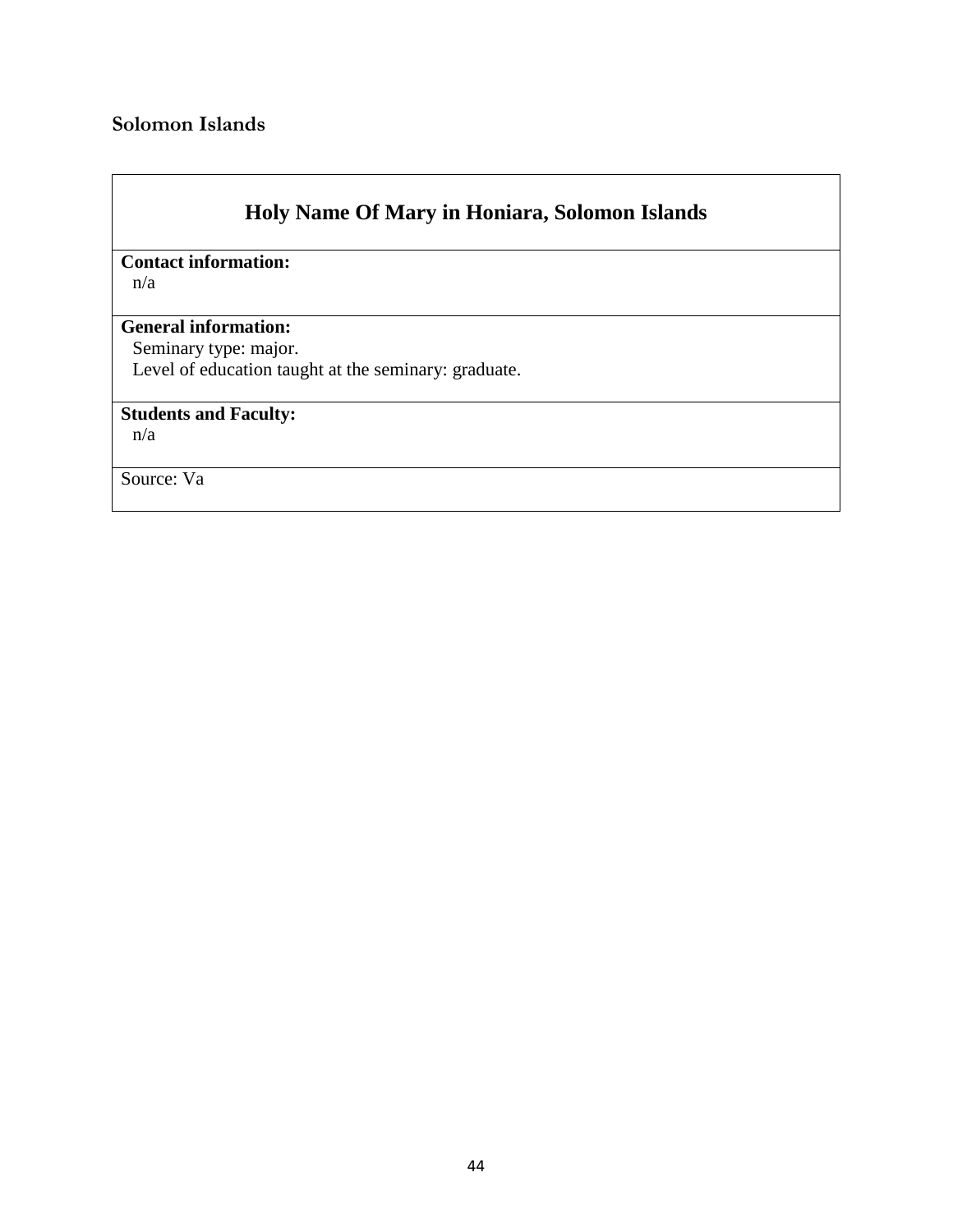# **Holy Name of Mary Seminary, Inter-diocesan Major Seminary in Honiara, Solomon Islands**

#### **Contact information:**

Mailing address: P.O. Box R-50, Honiara - Solomon Islands Rector: Paulus Suparmono CM (at the seminary since 2016). Email: hnmshoniara@gmail.com Phone number: 677 7974932 Academic dean: Antony Punnoth CM Email: apunnoth@gmail.com Phone number: 677 7351667 Person handling inquires about the seminary: Paulus Suparmono CM Phone number: 677 7974932 Email: parmonocm15@gmail.com; hnmshoniara@gmail.com

### **General information:**

The seminary was opened in 1995. Language of instruction: English. Rite: Roman. Sponsorship: secular (interdiocesan). Seminary type: major. Level of education taught at the seminary: graduate. Degrees offered in the field of: philosophy, theology, and cannon law.

#### **Students and Faculty:**

The seminary has its own faculty. Currently, there are 7 faculty members (measured as full time equivalents) teaching at the seminary.

Between October 2015 and October 2015, there were 39 students at the seminary. This number includes 35 students in secular priest formation, 1 in men's religious formation, 2 in women's religious formation, and 1 in programs for laity.

Source: TS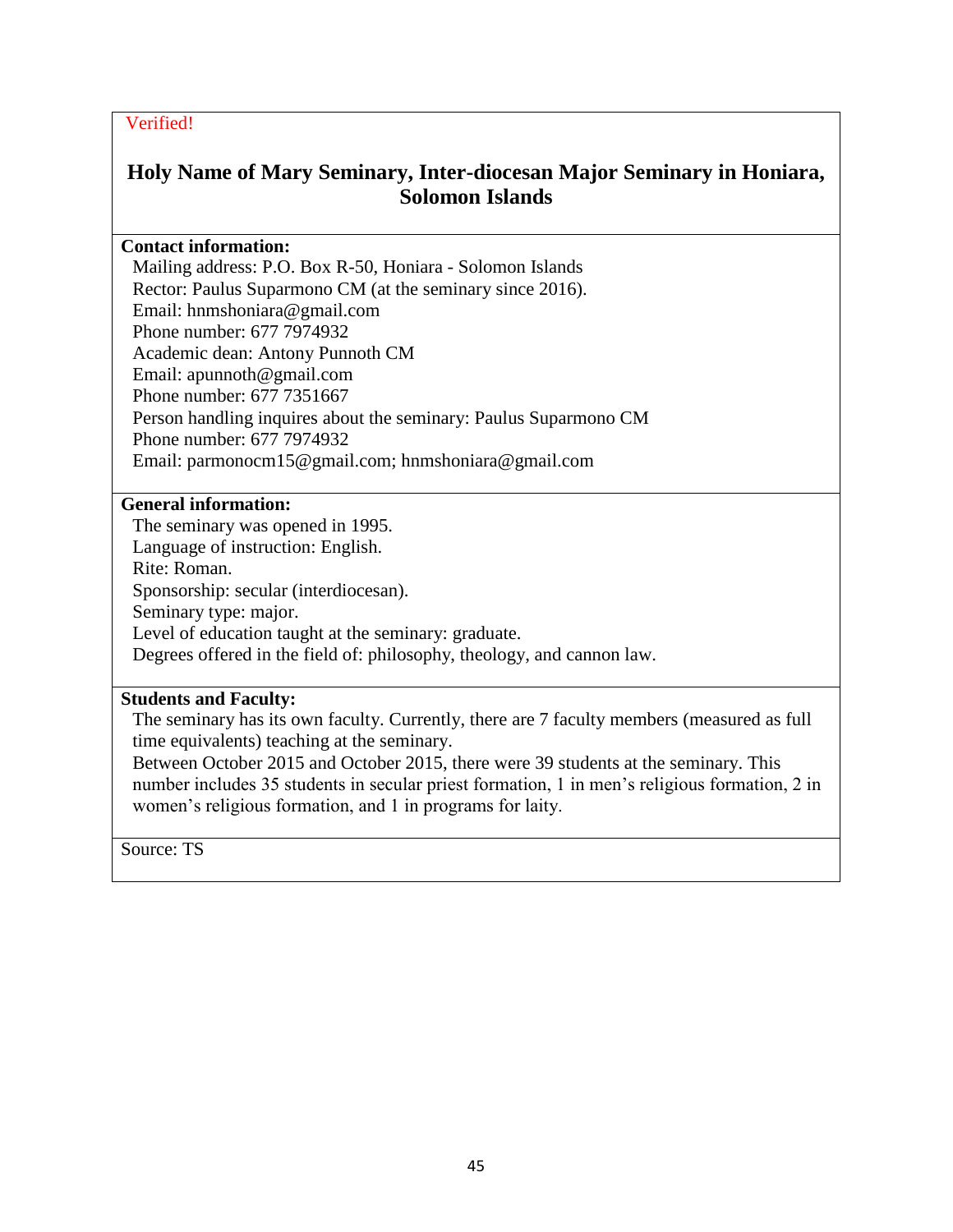## **Holy Name Of Mary Seminary-Tenaru in Honiara, Solomon Islands**

**Contact information:** 

Mailing address: P.O. Box R-50 Ranadi, Honiara, Solomon Islands Website: http://www.catholicchurchsolomonislands.com/page4.htm Rector: Rev. Teclemicael Tewolde Neguse, CM Phone number: (677) 22869 / 7442891

# **General information:**

Seminary type: major. Level of education taught at the seminary: graduate.

### **Students and Faculty:**

n/a

Source: SSP

# **Nazareth Apostolic Centre in Honiara, Solomon Islands**

### **Contact information:**

n/a

#### **General information:**

Seminary type: minor.

### **Students and Faculty:**

n/a

Source: Va